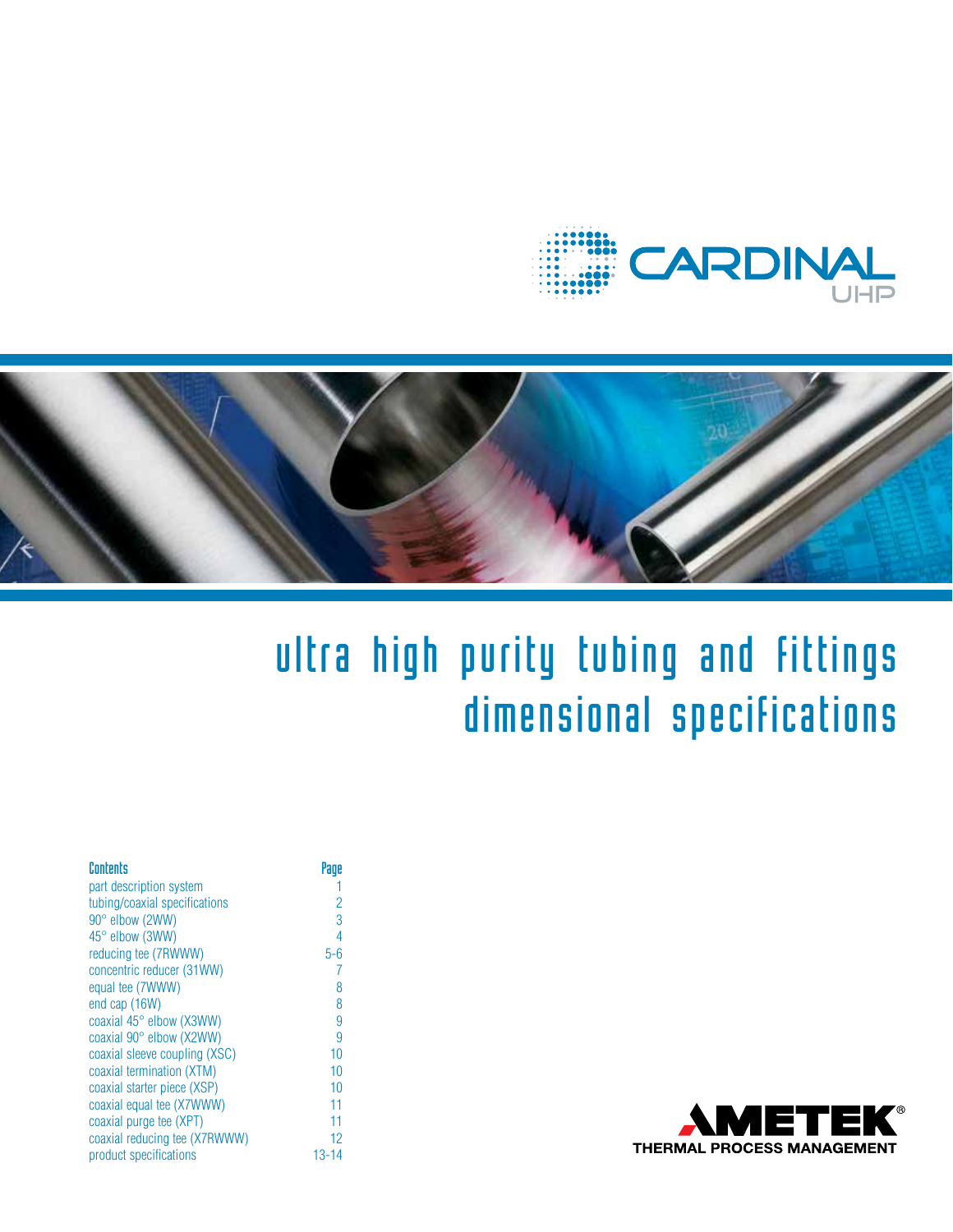# part description system



\*These components are manufactured to containment tube specifications and do not have a specification suffix.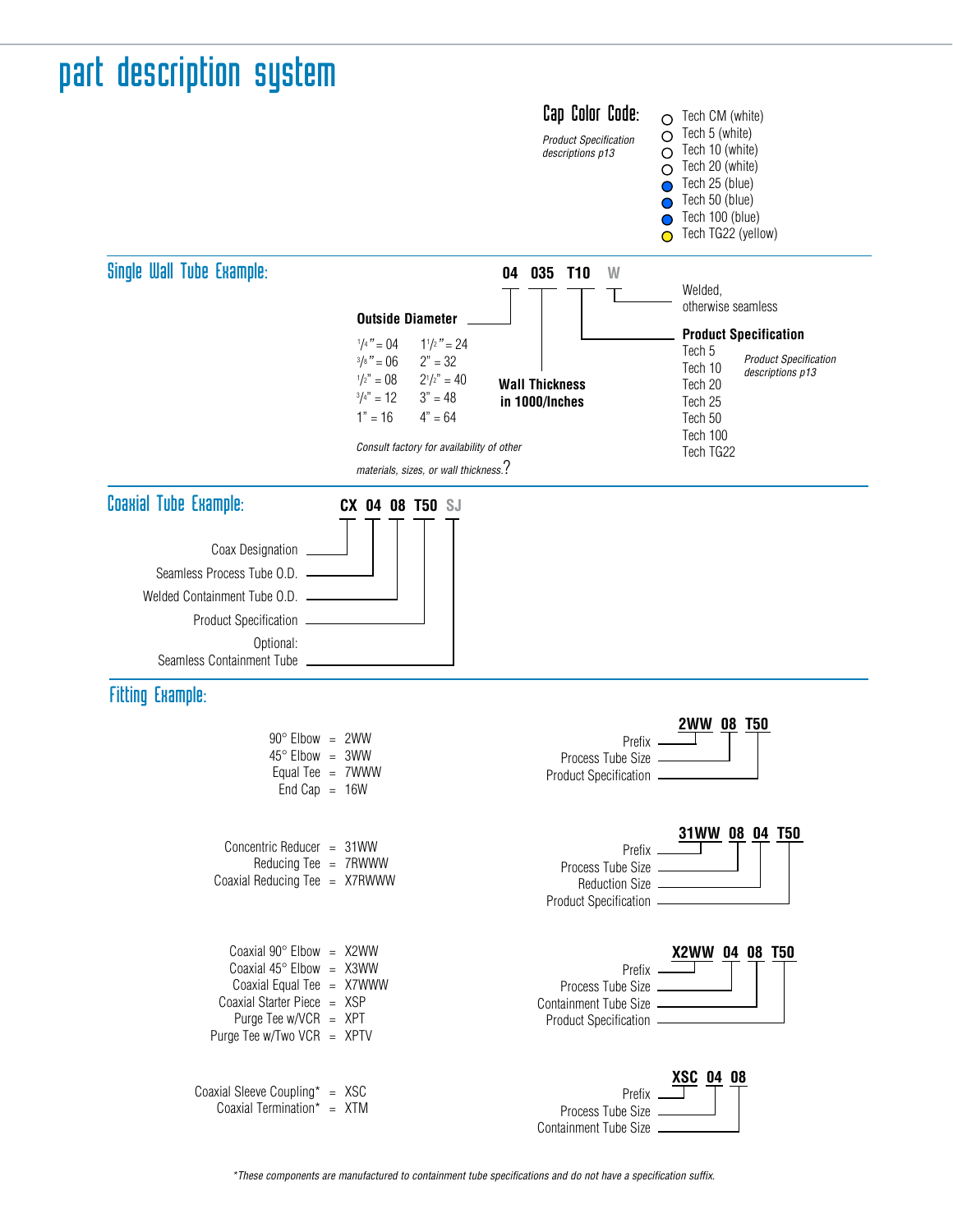### tubing specifications`

To complete part number add



| product specification.<br>Example: 04035T50 |                                 |      | dimensions |       |      |           |           |           | product specifications |    |     |             |
|---------------------------------------------|---------------------------------|------|------------|-------|------|-----------|-----------|-----------|------------------------|----|-----|-------------|
| part no.                                    | material                        | od   | uall       | lb/ft | kg/m | 5         | 10        | 80        | 86                     | 50 | 100 | <b>SS8T</b> |
| 04035T                                      | 316L SS SMLS                    | .250 | .035       | .080  | .180 |           |           |           |                        |    |     |             |
| 04035TG22                                   | Hastellov <sup>®</sup> C22 SMLS | .250 | .035       | .080  | .180 |           |           |           |                        |    |     |             |
| 06035T                                      | 316L SS SMLS                    | .375 | .035       | .130  | .290 | $\bullet$ | ٠         | $\bullet$ | ۰                      | ۰  | ٠   |             |
| 06035TG22                                   | Hastelloy C22 SMLS              | .375 | .035       | .130  | .290 |           |           |           |                        |    |     | ٠           |
| 08049T                                      | 316L SS SMLS                    | .500 | .049       | .240  | .530 | $\bullet$ | $\bullet$ |           | 0                      |    |     |             |
| 08049TG22                                   | Hastelloy C22 SMLS              | .500 | .049       | .240  | .530 |           |           |           |                        |    |     | 0           |
| 12065T                                      | 316L SS SMLS                    | .750 | .065       | .480  | 1.06 | $\bullet$ | $\bullet$ | $\bullet$ | 0                      |    |     |             |
| 16065T W                                    | 316L SS WLD                     | 1.00 | .065       | .650  | 1.43 | $\bullet$ | $\bullet$ |           |                        | ٠  |     |             |
| 16065T                                      | 316L SS SMLS                    | 1.00 | .065       | .650  | 1.43 |           |           | c         | ٠                      | ۰  |     |             |
| 24065T W                                    | 316L SS WLD                     | 1.50 | .065       | 1.00  | 2.21 | $\bullet$ | $\bullet$ |           | ٠                      | ●  |     |             |
| 24065T                                      | 316L SS SMLS                    | 1.50 | .065       | 1.00  | 2.21 |           |           |           | ۰                      | ●  |     |             |
| 32065T W                                    | 316L SS WLD                     | 2.00 | .065       | 1.34  | 2.95 | $\bullet$ |           |           | ٠                      |    |     |             |
| 32065T                                      | 316L SS SMLS                    | 2.00 | .065       | 1.34  | 2.95 |           |           |           |                        | 0  |     |             |
| 48065 <sup>T</sup> _W                       | 316L SS WLD                     | 3.00 | .065       | 2.03  | 4.48 | $\bullet$ |           |           | ٠                      |    |     |             |
| 64083TW                                     | 316L SS WLD                     | 4.00 | .083       | 3.47  | 7.65 | $\bullet$ | $\bullet$ |           |                        |    |     |             |

Consult factory for availability of other materials, sizes, or wall thickness.

#### coaxial tubing specifications



To complete part number add product specification.

| Example: CX0408T50 |                                 |      |                         | <b>dimensions</b> |                          |       |      |           |    | product specifications |    |     |             |
|--------------------|---------------------------------|------|-------------------------|-------------------|--------------------------|-------|------|-----------|----|------------------------|----|-----|-------------|
| part no.           | process tube                    | 0d1  | <b>process</b><br>wall1 | Sbo               | contain<br><b>Silisw</b> | lb/ft | kq/m | 10        | 80 | 85                     | 50 | 100 | <b>SS8T</b> |
| CX0408T            | 316L SS SMLS                    | .250 | .035                    | .500              | .049                     | .320  | .706 |           |    |                        |    |     |             |
| CX0408TG22         | Hastelloy <sup>®</sup> C22 SMLS | .250 | .035                    | .500              | .049                     | .320  | .706 |           |    |                        |    |     | $\bullet$   |
| CX0610T            | 316L SS SMLS                    | .375 | .035                    | .625              | .049                     | .490  | 1.08 |           |    |                        |    |     |             |
| CX0610TG22         | Hastellov C22 SMLS              | .375 | .035                    | .625              | .049                     | .490  | 1.08 |           |    |                        |    |     | ۰           |
| CX0812T            | 316L SS SMLS                    | .500 | .049                    | .750              | .065                     | .720  | 1.59 |           |    |                        |    |     |             |
| CX0812TG22         | Hastelloy C22 SMLS              | .500 | .049                    | .750              | .065                     | .720  | 1.59 |           |    |                        |    |     | ٠           |
| CX1216T            | 316L SS SMLS                    | .750 | .065                    | 1.00              | .065                     | 1.13  | 2.49 |           |    |                        | ●  |     |             |
| CX1620T            | 316L SS SMLS                    | 1.00 | .265                    | 1.25              | .065                     | 1.52  | 3.35 | $\bullet$ |    |                        |    |     |             |

Consult factory for availability of coaxial tubing with seamless containment tube.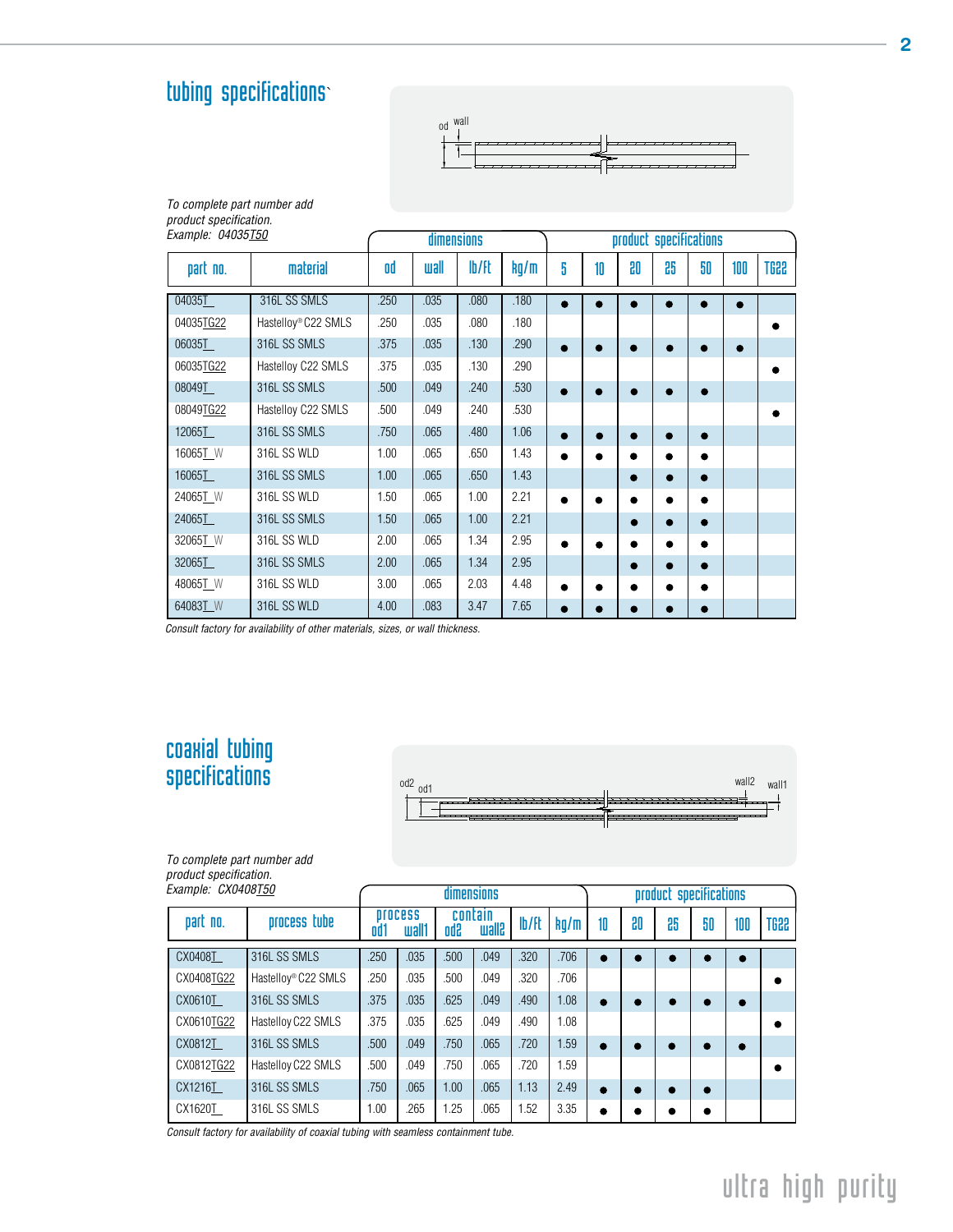

To complete part number add product specification. Example: 2WW04T50

| Example: 2WW04 <u>T50</u> |                                 |      |      | dimensions |      |                     |                |           |           |           | product specifications |    |           |             |
|---------------------------|---------------------------------|------|------|------------|------|---------------------|----------------|-----------|-----------|-----------|------------------------|----|-----------|-------------|
| part no.                  | material                        | od   | uall | a          |      | a<br>m <sub>m</sub> | m <sub>m</sub> | 5         | 10        | 80        | 86                     | 50 | 100       | <b>TG22</b> |
| 2WW04T                    | 316L SS SMLS                    | .250 | .035 | 2.06       | .560 | 52                  | 14             |           |           |           |                        |    | $\bullet$ |             |
| 2WW04TG22                 | Hastelloy <sup>®</sup> C22 SMLS | .250 | .035 | 2.06       | .560 | 52                  | 14             |           |           |           |                        |    |           |             |
| 2WW06T                    | 316L SS SMLS                    | .375 | .035 | 2.62       | .560 | 67                  | 14             |           |           | ٠         |                        |    | $\bullet$ |             |
| 2WW06TG22                 | Hastelloy C22 SMLS              | .375 | .035 | 2.62       | .560 | 67                  | 14             |           |           |           |                        |    |           |             |
| 2WW08T                    | 316L SS SMLS                    | .500 | .049 | 2.62       | .750 | 67                  | 19             |           |           | $\bullet$ |                        |    | $\bullet$ |             |
| 2WW08TG22                 | Hastelloy C22 SMLS              | .500 | .049 | 2.62       | .750 | 67                  | 19             |           |           |           |                        |    |           |             |
| 2WW12T                    | 316L SS SMLS                    | .750 | .065 | 2.62       | 1.12 | 67                  | 28             | 0         |           | $\bullet$ |                        |    |           |             |
| 2WW16T W                  | 316L SS WLD                     | 1.00 | .065 | 4.00       | 1.50 | 102                 | 38             | ●         |           |           |                        |    |           |             |
| 2WW16T                    | 316L SS SMLS                    | 1.00 | .065 | 4.00       | 1.50 | 102                 | 38             | $\bullet$ |           | $\bullet$ |                        |    |           |             |
| 2WW24T W                  | 316L SS WLD                     | 1.50 | .065 | 3.75       | 2.25 | 95                  | 57             | ●         |           |           |                        |    |           |             |
| 2WW24T                    | 316L SS SMLS                    | 1.50 | .065 | 3.75       | 2.25 | 95                  | 57             |           | ٠         | $\bullet$ |                        | ٠  |           |             |
| 2WW32T W                  | 316L SS WLD                     | 2.00 | .065 | 4.75       | 3.00 | 121                 | 76             |           |           | ٠         |                        | ٠  |           |             |
| 2WW32T                    | 316L SS SMLS                    | 2.00 | .065 | 4.75       | 3.00 | 121                 | 76             | $\bullet$ |           | $\bullet$ |                        |    |           |             |
| 2WW48T_W                  | 316L SS WLD                     | 3.00 | .065 | 6.25       | 4.50 | 159                 | 114            |           |           | ٠         |                        | ٠  |           |             |
| 2WW64TW                   | 316L SS WLD                     | 4.00 | .083 | 8.00       | 6.00 | 203                 | 152            |           | $\bullet$ | $\bullet$ |                        | ٠  |           |             |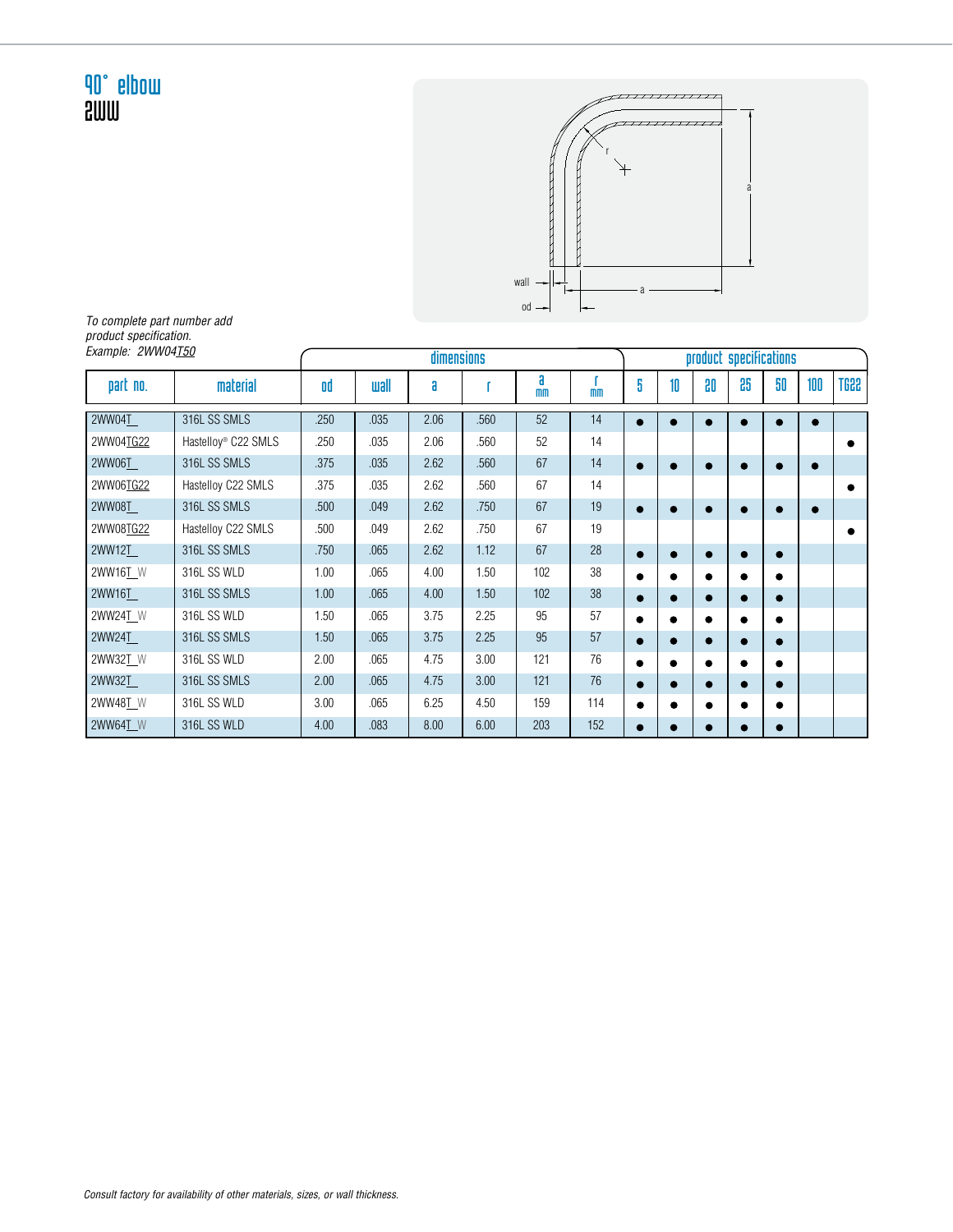

To complete part number add product specification. Example: 3WW04<u>T50</u>

| Example: 3WW04150 |                                 |      |             | dimensions |      |                     |                |   |           | product specifications |    |           |           |      |
|-------------------|---------------------------------|------|-------------|------------|------|---------------------|----------------|---|-----------|------------------------|----|-----------|-----------|------|
| part no.          | material                        | 0d   | <b>wall</b> | a          |      | a<br>m <sub>m</sub> | m <sub>m</sub> | 5 | 10        | 80                     | 85 | 50        | 100       | TG22 |
| 3WW04T            | 316L SS SMLS                    | .250 | .035        | 1.10       | .560 | 28                  | 14             |   |           |                        |    |           | $\bullet$ |      |
| 3WW04TG22         | Hastelloy <sup>®</sup> C22 SMLS | .250 | .035        | 1.10       | .560 | 51                  | 14             |   |           |                        |    |           |           |      |
| 3WW06T            | 316L SS SMLS                    | .375 | .035        | 2.00       | .560 | 51                  | 14             |   | ●         | $\bullet$              |    | $\bullet$ | $\bullet$ |      |
| 3WW06TG22         | Hastelloy C22 SMLS              | .375 | .035        | 2.00       | .560 | 51                  | 14             |   |           |                        |    |           |           |      |
| 3WW08T            | 316L SS SMLS                    | .500 | .049        | 2.50       | .750 | 64                  | 19             |   | ●         | $\bullet$              |    |           | $\bullet$ |      |
| 3WW08TG22         | Hastelloy C22 SMLS              | .500 | .049        | 2.50       | .750 | 64                  | 19             |   |           |                        |    |           |           |      |
| 3WW12T            | 316L SS SMLS                    | .750 | .065        | 2.50       | 1.12 | 64                  | 28             |   | ۰         | $\bullet$              |    |           |           |      |
| 3WW16T W          | 316L SS WLD                     | 1.00 | .065        | 3.12       | 1.50 | 79                  | 38             |   |           | $\bullet$              |    | ٠         |           |      |
| 3WW16T            | 316L SS SMLS                    | 1.00 | .065        | 3.12       | 1.50 | 79                  | 38             |   |           | $\bullet$              |    |           |           |      |
| 3WW24T W          | 316L SS WLD                     | 1.50 | .065        | 2.50       | 2.25 | 64                  | 57             |   |           | ٠                      |    |           |           |      |
| 3WW24T            | 316L SS SMLS                    | 1.50 | .065        | 2.50       | 2.25 | 64                  | 57             |   | 0         | $\bullet$              |    |           |           |      |
| 3WW32T W          | 316L SS WLD                     | 2.00 | .065        | 3.00       | 3.00 | 76                  | 76             |   | $\bullet$ | ٠                      |    | ٠         |           |      |
| 3WW32T            | 316L SS SMLS                    | 2.00 | .065        | 3.00       | 3.00 | 76                  | 76             |   |           | $\bullet$              |    | ٠         |           |      |
| 3WW48T W          | 316L SS WLD                     | 3.00 | .065        | 3.625      | 4.50 | 92                  | 114            |   |           | ٠                      |    | $\bullet$ |           |      |
| 3WW64T W          | 316L SS WLD                     | 4.00 | .083        | 4.50       | 6.00 | 114                 | 152            |   | $\bullet$ | $\bullet$              |    | $\bullet$ |           |      |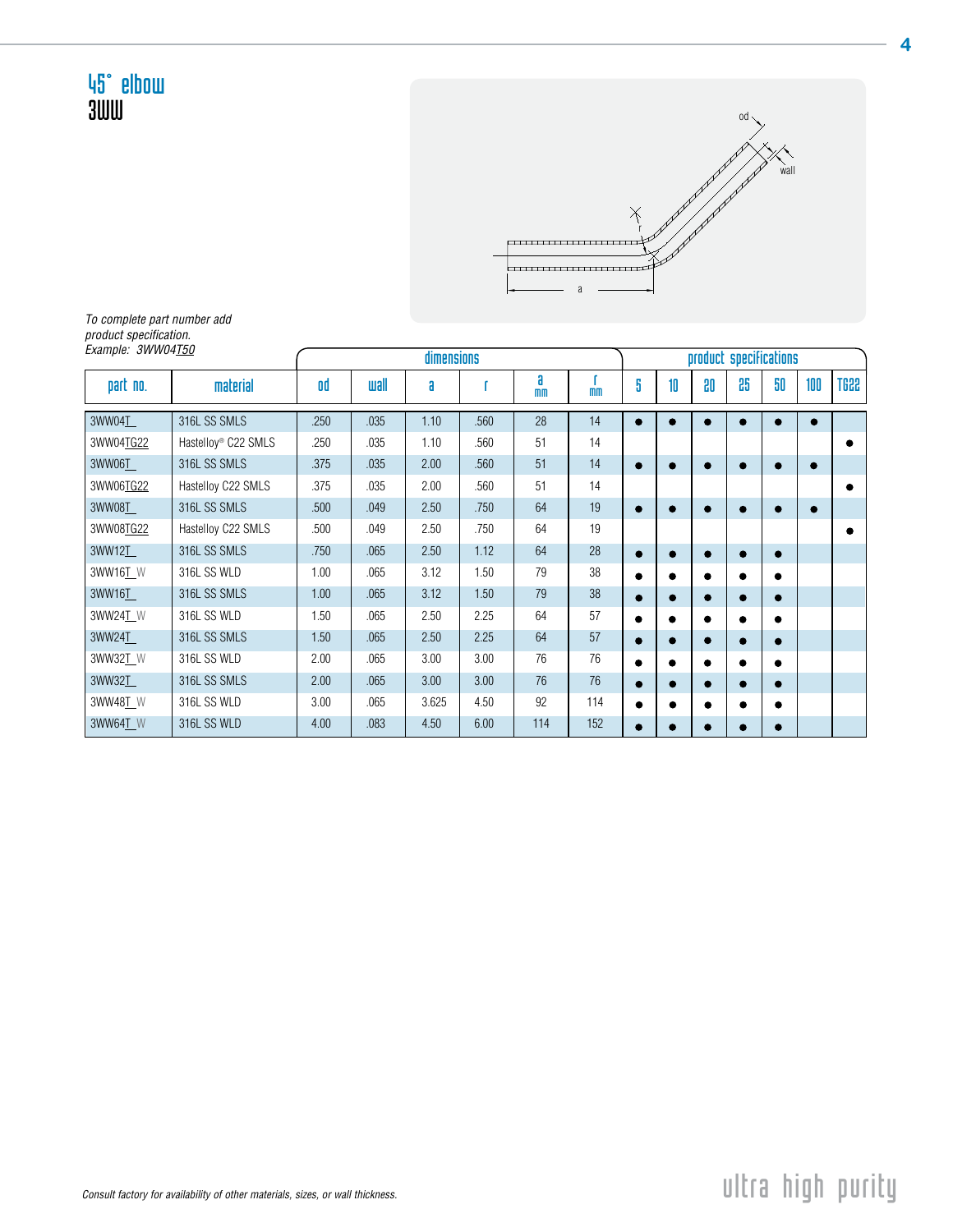#### reducing tee 7RWWW



To complete part number add product specification.

| Example: 7RWWW0604 <u>T50</u> |                                 |      |            |       |              |       | dimensions |       |                     |                     |                     |           |    | product specifications |           |           |           |             |
|-------------------------------|---------------------------------|------|------------|-------|--------------|-------|------------|-------|---------------------|---------------------|---------------------|-----------|----|------------------------|-----------|-----------|-----------|-------------|
| part no.                      | material                        | od1  | <b>Gbo</b> | wall1 | <b>wall?</b> | a     | b          | C     | a<br>m <sub>m</sub> | b<br>m <sub>n</sub> | c<br>m <sub>m</sub> | 5         | 10 | 80                     | 85        | 50        | 100       | <b>TG22</b> |
| 7RWWW0604T                    | 316L SS SMLS                    | .375 | .250       | .035  | .035         | 1.75  | 3.50       | 1.75  | 45                  | 89                  | 45                  | $\bullet$ |    | $\bullet$              |           |           |           |             |
| 7RWWW0604TG22                 | Hastelloy <sup>®</sup> C22 SMLS | .375 | .250       | .035  | .035         | 1.75  | 3.50       | 1.75  | 45                  | 89                  | 45                  |           |    |                        |           |           |           |             |
| 7RWWW0804T                    | 316L SS SMLS                    | .500 | .250       | .049  | .035         | 2.12  | 4.25       | 2.12  | 54                  | 108                 | 54                  | $\bullet$ |    | $\bullet$              | $\bullet$ |           | $\bullet$ |             |
| 7RWWW0804TG22                 | Hastelloy C22 SMLS              | .500 | .250       | .049  | .035         | 2.12  | 4.25       | 2.12  | 54                  | 108                 | 54                  |           |    |                        |           |           |           |             |
| 7RWWW0806T                    | 316L SS SMLS                    | .500 | .375       | .049  | .035         | 2.12  | 4.25       | 2.12  | 54                  | 108                 | 54                  | $\bullet$ |    | $\bullet$              |           |           | $\bullet$ |             |
| 7RWWW0806TG22                 | Hastelloy C22 SMLS              | .500 | .375       | .049  | .035         | 2.12  | 4.25       | 2.12  | 54                  | 108                 | 54                  |           |    |                        |           |           |           |             |
| 7RWWW1204T                    | 316L SS SMLS                    | .750 | .250       | .065  | .035         | 2.12  | 4.25       | 2.12  | 54                  | 108                 | 54                  | $\bullet$ |    | $\bullet$              |           |           |           |             |
| 7RWWW1206T                    | 316L SS SMLS                    | .750 | .375       | .065  | .035         | 2.12  | 4.25       | 2.12  | 54                  | 108                 | 54                  | $\bullet$ |    | $\bullet$              |           |           |           |             |
| 7RWWW1208T                    | 316L SS SMLS                    | .750 | .500       | .065  | .049         | 2.12  | 4.25       | 2.12  | 54                  | 108                 | 54                  | $\bullet$ |    | $\bullet$              |           | $\bullet$ |           |             |
| 7RWWW1604T                    | 316L SS SMLS                    | 1.00 | .250       | .065  | .035         | 2.50  | 5.00       | 2.50  | 64                  | 127                 | 64                  |           |    | ●                      |           |           |           |             |
| 7RWWW1606T                    | 316L SS SMLS                    | 1.00 | .375       | .065  | .035         | 2.50  | 5.00       | 2.50  | 64                  | 127                 | 64                  | $\bullet$ |    | $\bullet$              |           |           |           |             |
| 7RWWW1608T                    | 316L SS SMLS                    | 1.00 | .500       | .065  | .049         | 2.50  | 5.00       | 2.50  | 64                  | 127                 | 64                  | $\bullet$ |    | $\bullet$              |           |           |           |             |
| 7RWWW1612T                    | 316L SS SMLS                    | 1.00 | .750       | .065  | .065         | 2.50  | 5.00       | 2.50  | 64                  | 127                 | 64                  |           |    | 0                      |           |           |           |             |
| 7RWWW2404T_W                  | 316L SS WLD                     | 1.50 | .250       | .065  | .035         | 2.375 | 4.75       | 2.375 | 60                  | 121                 | 60                  | $\bullet$ |    |                        |           |           |           |             |
| 7RWWW2404T                    | 316L SS SMLS                    | 1.50 | .250       | .065  | .035         | 2.375 | 4.75       | 2.375 | 60                  | 121                 | 60                  | $\bullet$ |    | $\bullet$              |           |           |           |             |
| 7RWWW2406T W                  | 316L SS WLD                     | 1.50 | .375       | .065  | .035         | 2.375 | 4.75       | 2.375 | 60                  | 121                 | 60                  |           |    |                        |           |           |           |             |
| 7RWWW2406T                    | 316L SS SMLS                    | 1.50 | .375       | .065  | .035         | 2.375 | 4.75       | 2.375 | 60                  | 121                 | 60                  | $\bullet$ |    | $\bullet$              | $\bullet$ |           |           |             |
| 7RWWW2408T W                  | 316L SS WLD                     | 1.50 | .500       | .065  | .049         | 2.375 | 4.75       | 2.375 | 60                  | 121                 | 60                  | $\bullet$ |    | $\bullet$              |           |           |           |             |
| 7RWWW2408T                    | 316L SS SMLS                    | 1.50 | .500       | .065  | .049         | 2.375 | 4.75       | 2.375 | 60                  | 121                 | 60                  |           |    |                        |           |           |           |             |
| 7RWWW2412T W                  | 316L SS WLD                     | 1.50 | .750       | .065  | .065         | 2.375 | 4.75       | 2.375 | 60                  | 121                 | 60                  |           |    | $\bullet$              |           |           |           |             |
| 7RWWW2412T                    | 316L SS SMLS                    | 1.50 | .750       | .065  | .065         | 2.375 | 4.75       | 2.375 | 60                  | 121                 | 60                  | $\bullet$ |    | $\bullet$              | $\bullet$ |           |           |             |
| 7RWWW2416T W                  | 316L SS WLD                     | 1.50 | 1.00       | .065  | .065         | 2.375 | 4.75       | 2.375 | 60                  | 121                 | 60                  |           |    |                        |           |           |           |             |
| 7RWWW2416T                    | 316L SS SMLS                    | 1.50 | 1.00       | .065  | .065         | 2.375 | 4.75       | 2.375 | 60                  | 121                 | 60                  | $\bullet$ |    | $\bullet$              |           |           |           |             |
| 7RWWW3204T W                  | 316L SS WLD                     | 2.00 | .250       | .065  | .035         | 2.875 | 5.75       | 2.875 | 83                  | 165                 | 83                  |           |    | $\bullet$              |           |           |           |             |
| 7RWWW3204T                    | 316L SS SMLS                    | 2.00 | .250       | .065  | .035         | 2.875 | 5.75       | 2.875 | 83                  | 165                 | 83                  |           |    |                        |           |           |           |             |

continued next page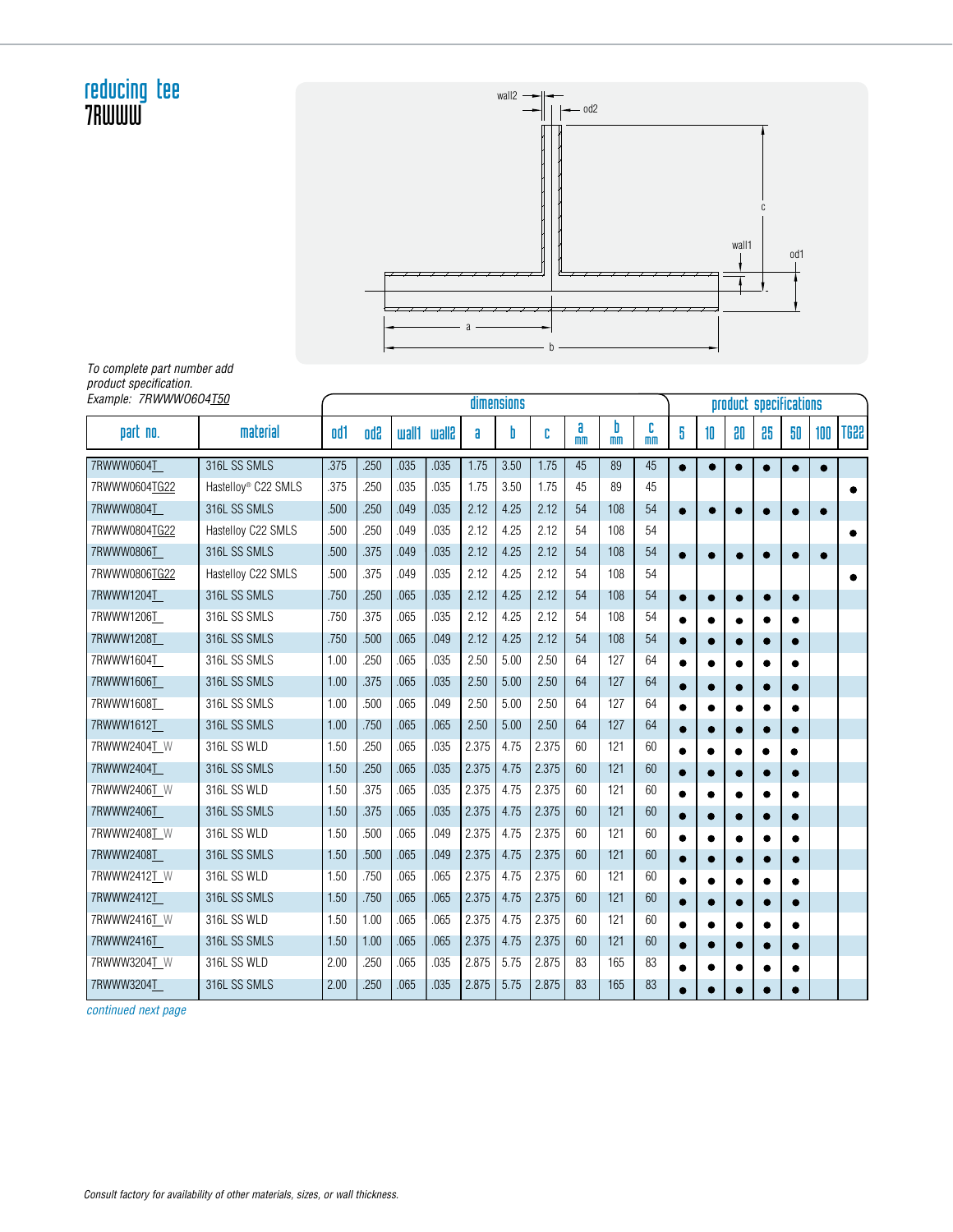reducing tee (cont.) wall1  $1<sup>1</sup>$ a  $-$  od2 wall2 c

b

To complete part number add product specification.

7RWWW

| Example: 7RWWW0604T50 |              |      |            |       |              | <b>dimensions</b> |      |       |                     |                     |                     |           |           | product specifications |           |           |     |      |
|-----------------------|--------------|------|------------|-------|--------------|-------------------|------|-------|---------------------|---------------------|---------------------|-----------|-----------|------------------------|-----------|-----------|-----|------|
| part no.              | material     | od1  | <b>Od2</b> | wall1 | <b>Slisw</b> | a                 | b    | c     | a<br>m <sub>m</sub> | b<br>m <sub>m</sub> | c<br>m <sub>m</sub> | 5         | 10        | 80                     | 85        | 50        | 100 | TG22 |
| 7RWWW3206T W          | 316L SS WLD  | 2.00 | .375       | .065  | .035         | 2.875             | 5.75 | 2.875 | 83                  | 165                 | 83                  |           |           |                        | 0         | $\bullet$ |     |      |
| 7RWWW3206T            | 316L SS SMLS | 2.00 | .375       | .065  | .035         | 2.875             | 5.75 | 2.875 | 83                  | 165                 | 83                  | $\bullet$ | ٠         |                        |           | ٠         |     |      |
| 7RWWW3208T W          | 316L SS WLD  | 2.00 | .500       | .065  | .049         | 2.875             | 5.75 | 2.625 | 73                  | 146                 | 67                  | $\bullet$ | $\bullet$ | $\bullet$              |           | $\bullet$ |     |      |
| 7RWWW3208T            | 316L SS SMLS | 2.00 | .500       | .065  | .049         | 2.875             | 5.75 | 2.625 | 73                  | 146                 | 67                  | $\bullet$ |           |                        |           | $\bullet$ |     |      |
| 7RWWW3212T W          | 316L SS WLD  | 2.00 | .750       | .065  | .065         | 2.875             | 5.75 | 2.625 | 73                  | 146                 | 67                  | $\bullet$ |           |                        |           |           |     |      |
| 7RWWW3212T            | 316L SS SMLS | 2.00 | .750       | .065  | .065         | 2.875             | 5.75 | 2.625 | 73                  | 146                 | 67                  |           |           |                        |           |           |     |      |
| 7RWWW3216T W          | 316L SS WLD  | 2.00 | 1.00       | .065  | .065         | 2.875             | 5.75 | 2.625 | 73                  | 146                 | 67                  |           |           |                        |           |           |     |      |
| 7RWWW3216T            | 316L SS SMLS | 2.00 | 1.00       | .065  | .065         | 2.875             | 5.75 | 2.625 | 73                  | 146                 | 67                  | $\bullet$ | ٠         | ٠                      | $\bullet$ |           |     |      |
| 7RWWW3224T_W          | 316L SS WLD  | 2.00 | 1.50       | .065  | .065         | 2.875             | 5.75 | 2.625 | 73                  | 146                 | 67                  | $\bullet$ | ٠         | $\bullet$              | $\bullet$ | $\bullet$ |     |      |
| 7RWWW3224T            | 316L SS SMLS | 2.00 | 1.50       | .065  | .065         | 2.875             | 5.75 | 2.625 | 73                  | 146                 | 67                  | $\bullet$ |           |                        |           |           |     |      |
| 7RWWW4804T W          | 316L SS WLD  | 3.00 | .250       | .065  | .035         | 3.375             | 6.75 | 3.125 | 86                  | 172                 | 79                  | $\bullet$ |           |                        |           | $\bullet$ |     |      |
| 7RWWW4806T_W          | 316L SS WLD  | 3.00 | .375       | .065  | .035         | 3.375             | 6.75 | 3.125 | 86                  | 172                 | 79                  | $\bullet$ |           |                        |           | ٠         |     |      |
| 7RWWW4808T W          | 316L SS WLD  | 3.00 | .500       | .065  | .049         | 3.375             | 6.75 | 3.125 | 86                  | 172                 | 79                  | $\bullet$ |           |                        |           |           |     |      |
| 7RWWW4812T W          | 316L SS WLD  | 3.00 | .750       | .065  | .065         | 3.375             | 6.75 | 3.125 | 86                  | 172                 | 79                  | $\bullet$ | ٠         |                        |           |           |     |      |
| 7RWWW4816T W          | 316L SS WLD  | 3.00 | 1.00       | .065  | .065         | 3.375             | 6.75 | 3.125 | 86                  | 172                 | 79                  |           | $\bullet$ | $\bullet$              |           | $\bullet$ |     |      |
| 7RWWW4824T W          | 316L SS WLD  | 3.00 | 1.50       | .065  | .065         | 3.375             | 6.75 | 3.125 | 86                  | 172                 | 79                  |           |           |                        |           |           |     |      |
| 7RWWW4832T W          | 316L SS WLD  | 3.00 | 2.00       | .065  | .065         | 3.375             | 6.75 | 3.125 | 86                  | 172                 | 79                  | $\bullet$ |           |                        |           | $\bullet$ |     |      |
| 7RWWW6404T_W          | 316L SS WLD  | 4.00 | .250       | .083  | .035         | 4.125             | 8.25 | 3.625 | 105                 | 210                 | 92                  | $\bullet$ |           |                        |           |           |     |      |
| 7RWWW6406T W          | 316L SS WLD  | 4.00 | .375       | .083  | .035         | 4.125             | 8.25 | 3.625 | 105                 | 210                 | 92                  |           |           |                        |           |           |     |      |
| 7RWWW6408T W          | 316L SS WLD  | 4.00 | .500       | .083  | .049         | 4.125             | 8.25 | 3.625 | 105                 | 210                 | 92                  | $\bullet$ |           |                        |           |           |     |      |
| 7RWWW6412T W          | 316L SS WLD  | 4.00 | .750       | .083  | .065         | 4.125             | 8.25 | 3.625 | 105                 | 210                 | 92                  | $\bullet$ | $\bullet$ | $\bullet$              | $\bullet$ | $\bullet$ |     |      |
| 7RWWW6416T W          | 316L SS WLD  | 4.00 | 1.00       | .083  | .065         | 4.125             | 8.25 | 3.625 | 105                 | 210                 | 92                  |           |           |                        |           |           |     |      |
| 7RWWW6424T W          | 316L SS WLD  | 4.00 | 1.50       | .083  | .065         | 4.125             | 8.25 | 3.625 | 105                 | 210                 | 92                  | $\bullet$ |           |                        | $\bullet$ | О         |     |      |
| 7RWWW6432T W          | 316L SS WLD  | 4.00 | 2.00       | .083  | .065         | 4.125             | 8.25 | 3.875 | 105                 | 210                 | 98                  |           |           |                        |           | ٠         |     |      |
| 7RWWW6448T W          | 316L SS WLD  | 4.00 | 3.00       | .083  | .065         | 4.125             | 8.25 | 3.875 | 105                 | 210                 | 98                  |           |           |                        |           |           |     |      |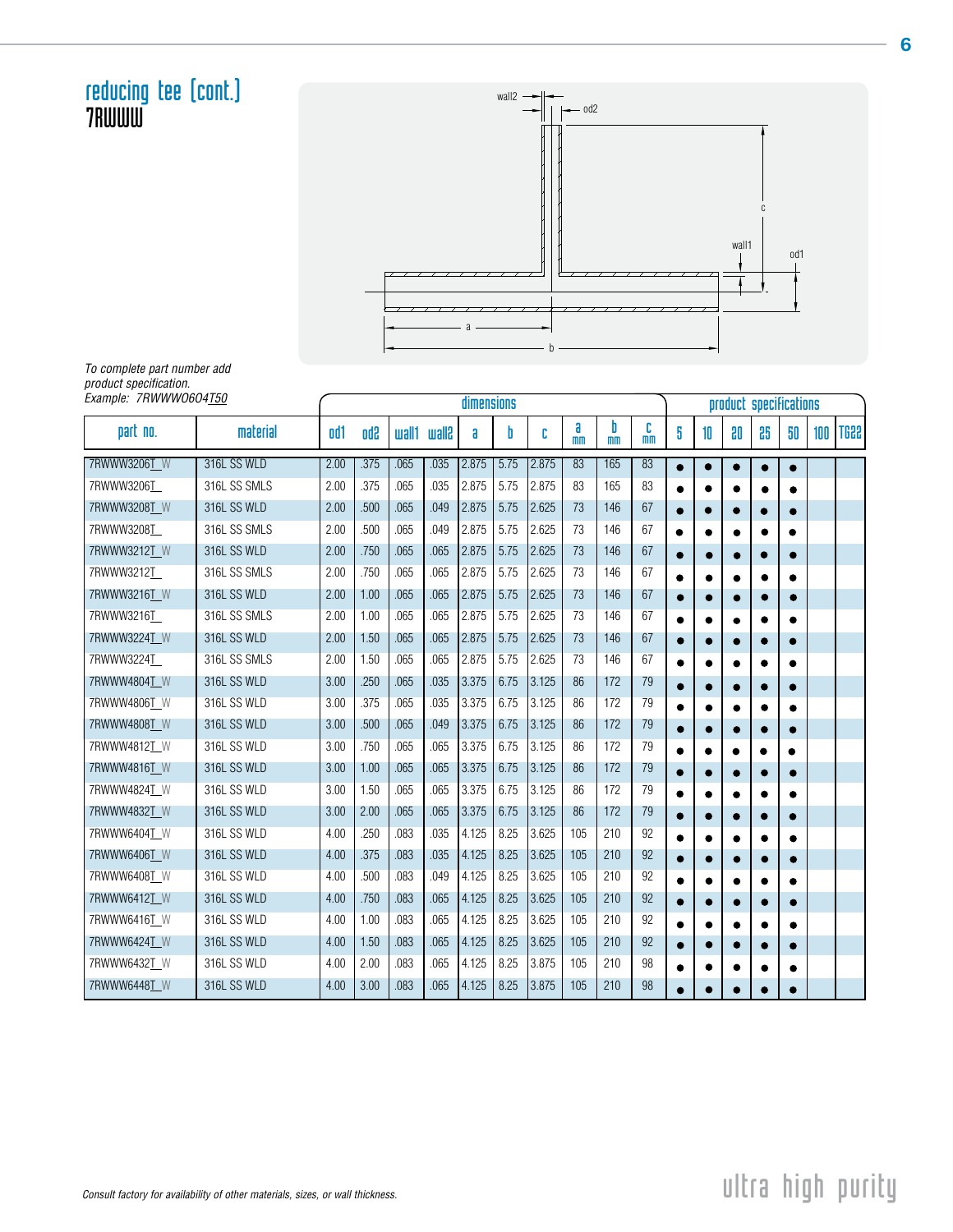#### concentric reducer 31WW





To complete part number add product specification. Example: 31WW0604<u>T50</u>

| Example: 31WW0604 <u>T50</u> |                     |      |            | dimensions   |               |          |           |           |           | product specifications |           |           |           |
|------------------------------|---------------------|------|------------|--------------|---------------|----------|-----------|-----------|-----------|------------------------|-----------|-----------|-----------|
| part no.                     | material            | od1  | <b>Gbo</b> | <b>wall1</b> | <b>Silism</b> | a        | 5         | 10        | 80        | 85                     | 50        | 100       | TG22      |
| 31WW0604L                    | 316L SS SMLS        | .375 | .250       | .035         | .035          | 2.75     | $\bullet$ | $\bullet$ | $\bullet$ | $\bullet$              | $\bullet$ |           |           |
| 31WW0604TG22                 | Hastelloy® C22 SMLS | .375 | .250       | .035         | .035          | 2.75     |           |           |           |                        |           |           |           |
| 31WW0804T                    | 316L SS SMLS        | .500 | .250       | .049         | .035          | 2.75     | $\bullet$ | $\bullet$ | $\bullet$ | $\bullet$              | $\bullet$ | $\bullet$ |           |
| 31WW0804TG22                 | Hastelloy C22 SMLS  | .500 | .250       | .049         | .035          | 2.75     |           |           |           |                        |           |           | $\bullet$ |
| 31WW0806T                    | 316L SS SMLS        | .500 | .375       | .049         | .035          | 2.75     |           | $\bullet$ | $\bullet$ |                        | $\bullet$ |           |           |
| 31WW0806TG22                 | Hastelloy C22 SMLS  | .500 | .375       | .049         | .035          | 2.75     |           |           |           |                        |           |           | $\bullet$ |
| 31WW1204T                    | 316L SS SMLS        | .750 | .250       | .065         | .035          | 2.75     | $\bullet$ | $\bullet$ | $\bullet$ | $\bullet$              | $\bullet$ |           |           |
| 31WW1206T                    | 316L SS SMLS        | .750 | .375       | .065         | .035          | 2.75     |           | $\bullet$ | $\bullet$ |                        | $\bullet$ |           |           |
| 31WW1208T                    | 316L SS SMLS        | .750 | .500       | .065         | .049          | 2.75     |           | $\bullet$ | $\bullet$ |                        | $\bullet$ |           |           |
| 31WW1604T                    | 316L SS SMLS        | 1.00 | .250       | .065         | .035          | 3.00     |           | $\bullet$ | $\bullet$ |                        | $\bullet$ |           |           |
| 31WW1606T                    | 316L SS SMLS        | 1.00 | .375       | .065         | .035          | 3.00     |           | $\bullet$ | $\bullet$ |                        | $\bullet$ |           |           |
| 31WW1608T                    | 316L SS SMLS        | 1.00 | .500       | .065         | .049          | 3.00     |           |           | $\bullet$ |                        | ٠         |           |           |
| 31WW1612T                    | 316L SS SMLS        | 1.00 | .750       | .065         | .065          | 3.00     | $\bullet$ | $\bullet$ | $\bullet$ | $\bullet$              | $\bullet$ |           |           |
| 31WW2404T                    | 316L SS SMLS        | 1.50 | .250       | .065         | .035          | 5.50     |           | $\bullet$ | $\bullet$ |                        | $\bullet$ |           |           |
| 31WW2406T                    | 316L SS SMLS        | 1.50 | .375       | .065         | .035          | 5.50     |           | $\bullet$ | $\bullet$ | $\bullet$              | $\bullet$ |           |           |
| 31WW2408T                    | 316L SS SMLS        | 1.50 | .500       | .065         | .049          | 5.50     |           | $\bullet$ | $\bullet$ |                        | $\bullet$ |           |           |
| 31WW2412T                    | 316L SS SMLS        | 1.50 | .750       | .065         | .065          | 5.00     |           | $\bullet$ | $\bullet$ | ۰                      | $\bullet$ |           |           |
| 31WW2412T_W                  | 316L SS WLD         | 1.50 | .750       | .065         | .065          | 3.00     |           |           | $\bullet$ | ٠                      | $\bullet$ |           |           |
| 31WW2416T                    | 316L SS SMLS        | 1.50 | 1.00       | .065         | .065          | $7.00\,$ | $\bullet$ | $\bullet$ | $\bullet$ | $\bullet$              | $\bullet$ |           |           |
| 31WW2416T_W                  | 316L SS WLD         | 1.50 | 1.00       | .065         | .065          | $2.50\,$ |           | $\bullet$ | $\bullet$ |                        | ٠         |           |           |
| 31WW3204T                    | 316L SS SMLS        | 2.00 | .250       | .065         | .035          | 7.75     | $\bullet$ | $\bullet$ | $\bullet$ | $\bullet$              | $\bullet$ |           |           |
| 31WW3206T                    | 316L SS SMLS        | 2.00 | .375       | .065         | .035          | 7.75     | $\bullet$ | $\bullet$ | $\bullet$ |                        | $\bullet$ |           |           |
| 31WW3208T                    | 316L SS SMLS        | 2.00 | .500       | .065         | .049          | 7.75     |           | $\bullet$ | $\bullet$ |                        |           |           |           |
| 31WW3212T                    | 316L SS SMLS        | 2.00 | .750       | .065         | .065          | 7.25     |           |           | $\bullet$ |                        | $\bullet$ |           |           |
| 31WW3212TW                   | 316L SS WLD         | 2.00 | .750       | .065         | .065          | 2.75     | $\bullet$ | $\bullet$ | $\bullet$ | $\bullet$              | $\bullet$ |           |           |
| 31WW3216T                    | 316L SS SMLS        | 2.00 | 1.00       | .065         | .065          | 7.25     |           |           |           |                        | ٠         |           |           |
| 31WW3216T W                  | 316L SS WLD         | 2.00 | 1.00       | .065         | .065          | 3.375    | $\bullet$ | $\bullet$ | ۰         | $\bullet$              | $\bullet$ |           |           |
| 31WW3224T                    | 316L SS SMLS        | 2.00 | 1.50       | .065         | .065          | 5.25     |           | ٠         | $\bullet$ |                        |           |           |           |
| 31WW3224TW                   | 316L SS WLD         | 2.00 | 1.50       | .065         | .065          | 2.50     |           | $\bullet$ |           |                        | $\bullet$ |           |           |
| 31WW4816TW                   | 316L SS WLD         | 3.00 | 1.00       | .065         | .065          | 4.25     |           |           |           |                        |           |           |           |
| 31WW4824T_W                  | 316L SS WLD         | 3.00 | 1.50       | .065         | .065          | 4.25     |           | $\bullet$ | $\bullet$ |                        | $\bullet$ |           |           |
| 31WW4832T_W                  | 316L SS WLD         | 3.00 | 2.00       | .065         | .065          | 3.375    |           |           |           |                        | $\bullet$ |           |           |
| 31WW4840TW                   | 316L SS WLD         | 3.00 | 2.50       | .065         | .065          | 2.625    | $\bullet$ | $\bullet$ | $\bullet$ | $\bullet$              | $\bullet$ |           |           |
| 31WW6416TW                   | 316L SS WLD         | 4.00 | 1.00       | .083         | .065          | 5.00     |           |           |           |                        | $\bullet$ |           |           |
| 31WW6424T_W                  | 316L SS WLD         | 4.00 | 1.50       | .083         | .065          | 4.625    |           | $\bullet$ | $\bullet$ |                        |           |           |           |
| 31WW6432T_W                  | 316L SS WLD         | 4.00 | 2.00       | .083         | .065          | 5.125    |           |           |           |                        | ٠         |           |           |
| 31WW6440TW                   | 316L SS WLD         | 4.00 | 2.50       | .065         | .065          | 4.25     | $\bullet$ | $\bullet$ | 0         | $\bullet$              | $\bullet$ |           |           |
| 31WW6448TW                   | 316L SS WLD         | 4.00 | $3.00\,$   | .083         | .065          | 3.875    |           | $\bullet$ |           |                        |           |           |           |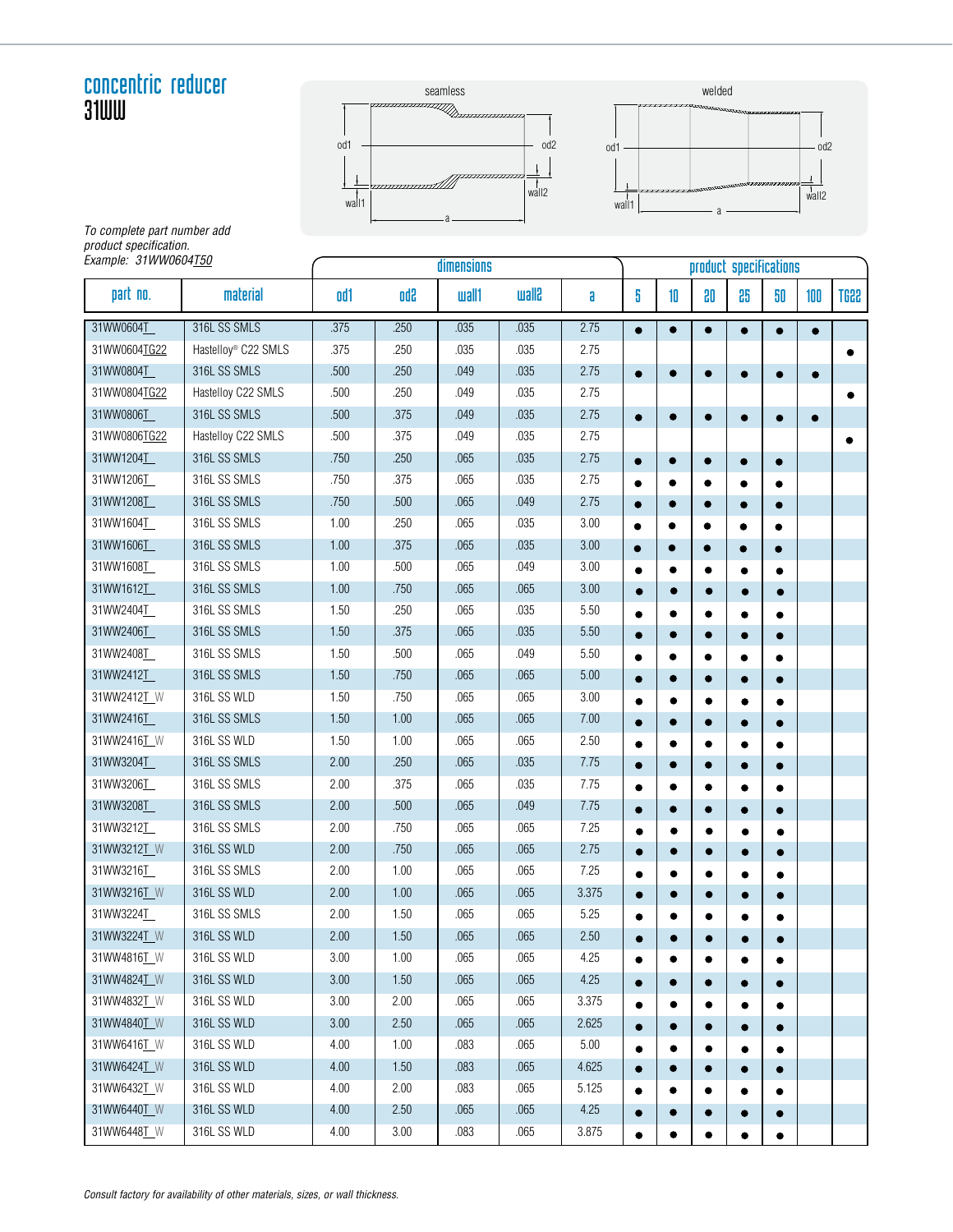#### equal tee 7WWW



To complete part number add product specification. Example: 7WWWO4T50

| Example: 7WWW04T50 |                                 |      |             | dimensions |      |                     |                     |           |           | product specifications |    |           |     |             |
|--------------------|---------------------------------|------|-------------|------------|------|---------------------|---------------------|-----------|-----------|------------------------|----|-----------|-----|-------------|
| part no.           | material                        | od   | <b>wall</b> | a          | b    | a<br>m <sub>m</sub> | b<br>m <sub>m</sub> | 5         | 10        | 80                     | 86 | 50        | 100 | <b>TG22</b> |
| 7WWW04T            | 316L SS SMLS                    | .250 | .035        | 1.75       | 3.50 | 45                  | 89                  | $\bullet$ |           |                        |    | $\bullet$ |     |             |
| 7WWW04TG22         | Hastelloy <sup>®</sup> C22 SMLS | .250 | .035        | 1.75       | 3.50 | 45                  | 89                  |           |           |                        |    |           |     |             |
| 7WWW06T            | 316L SS SMLS                    | .375 | .035        | 1.75       | 3.50 | 45                  | 89                  | $\bullet$ |           |                        |    | $\bullet$ |     |             |
| 7WWW06TG22         | Hastelloy C22 SMLS              | .375 | .035        | 1.75       | 3.50 | 45                  | 89                  |           |           |                        |    |           |     |             |
| 7WWW08T            | 316L SS SMLS                    | .500 | .049        | 2.12       | 4.25 | 54                  | 108                 | $\bullet$ |           | c                      |    | $\bullet$ |     |             |
| 7WWW08TG22         | Hastelloy C22 SMLS              | .500 | .049        | 2.12       | 4.25 | 54                  | 108                 |           |           |                        |    |           |     |             |
| 7WWW12T            | 316L SS SMLS                    | .750 | .065        | 2.12       | 4.25 | 54                  | 108                 | $\bullet$ | $\bullet$ |                        |    | $\bullet$ |     |             |
| 7WWW16T W          | 316L SS WLD                     | 1.00 | .065        | 2.50       | 5.00 | 64                  | 127                 |           |           |                        |    | $\bullet$ |     |             |
| 7WWW16T            | 316L SS SMLS                    | 1.00 | .065        | 2.50       | 5.00 | 64                  | 127                 |           |           |                        |    | $\bullet$ |     |             |
| 7WWW24T W          | 316L SS WLD                     | 1.50 | .065        | 2.375      | 4.75 | 60                  | 121                 | ٠         |           |                        |    | $\bullet$ |     |             |
| 7WWW24T            | 316L SS SMLS                    | 1.50 | .065        | 2.375      | 4.75 | 60                  | 121                 |           | $\bullet$ |                        |    | $\bullet$ |     |             |
| 7WWW32T_W          | 316L SS WLD                     | 2.00 | .065        | 2.875      | 5.75 | 73                  | 146                 |           |           |                        |    | $\bullet$ |     |             |
| 7WWW32T            | 316L SS SMLS                    | 2.00 | .065        | 2.875      | 5.75 | 73                  | 146                 | $\bullet$ | $\bullet$ |                        |    | $\bullet$ |     |             |
| 7WWW48T W          | 316L SS WLD                     | 3.00 | .065        | 3.375      | 6.75 | 86                  | 172                 |           |           |                        |    | $\bullet$ |     |             |
| 7WWW64T W          | 316L SS WLD                     | 4.00 | .083        | 4.125      | 8.25 | 105                 | 210                 | $\bullet$ |           |                        |    | $\bullet$ |     |             |

#### end cap 16W



To complete part number add product specification. Example: 16W04<u>T50</u>

| Example: 16W04T50 |                                 |      |      | dimensions |                     |           |           |           |    | product specifications |     |             |
|-------------------|---------------------------------|------|------|------------|---------------------|-----------|-----------|-----------|----|------------------------|-----|-------------|
| part no.          | material                        | od   | uall | a          | a<br>m <sub>m</sub> | 5         | 10        | 80        | 86 | 50                     | 100 | <b>SS9T</b> |
| 16W04T            | 316L SS SMLS                    | .250 | .035 | 1.125      | 29                  | $\bullet$ |           |           |    |                        |     |             |
| 16W04TG22         | Hastellov <sup>®</sup> C22 SMLS | .250 | .035 | 1.125      | 29                  |           |           |           |    |                        |     |             |
| 16W06T            | 316L SS SMLS                    | .375 | .035 | 1.125      | 29                  |           |           | $\bullet$ |    | $\bullet$              | ×   |             |
| 16W06TG22         | Hastelloy C22 SMLS              | .375 | .035 | 1.125      | 29                  |           |           |           |    |                        |     |             |
| 16W08T            | 316L SS SMLS                    | .500 | .049 | 1.375      | 35                  | $\bullet$ |           | ٠         |    | $\bullet$              |     |             |
| 16W08TG22         | Hastelloy C22 SMLS              | .500 | .049 | 1.375      | 35                  |           |           |           |    |                        |     |             |
| 16W12T            | 316L SS SMLS                    | .750 | .065 | 1.75       | 44                  | 0         |           | ٠         |    | $\bullet$              |     |             |
| 16W16T            | 316L SS SMLS                    | 1.00 | .065 | 1.75       | 44                  | ٠         |           | ●         |    | $\bullet$              |     |             |
| 16W24T            | 316L SS SMLS                    | 1.50 | .065 | 2.00       | 51                  | ●         |           |           |    | $\bullet$              |     |             |
| 16W32T            | 316L SS SMLS                    | 2.00 | .065 | 2.00       | 51                  | ٠         | $\bullet$ |           | е. | ٠                      |     |             |
| 16W48T W          | 316L SS WLD                     | 3.00 | .065 | 2.00       | 51                  | ●         |           | $\bullet$ |    | $\bullet$              |     |             |
| 16W64T W          | 316L SS WLD                     | 4.00 | .083 | 2.50       | 51                  |           | $\bullet$ | о         |    | ٠                      |     |             |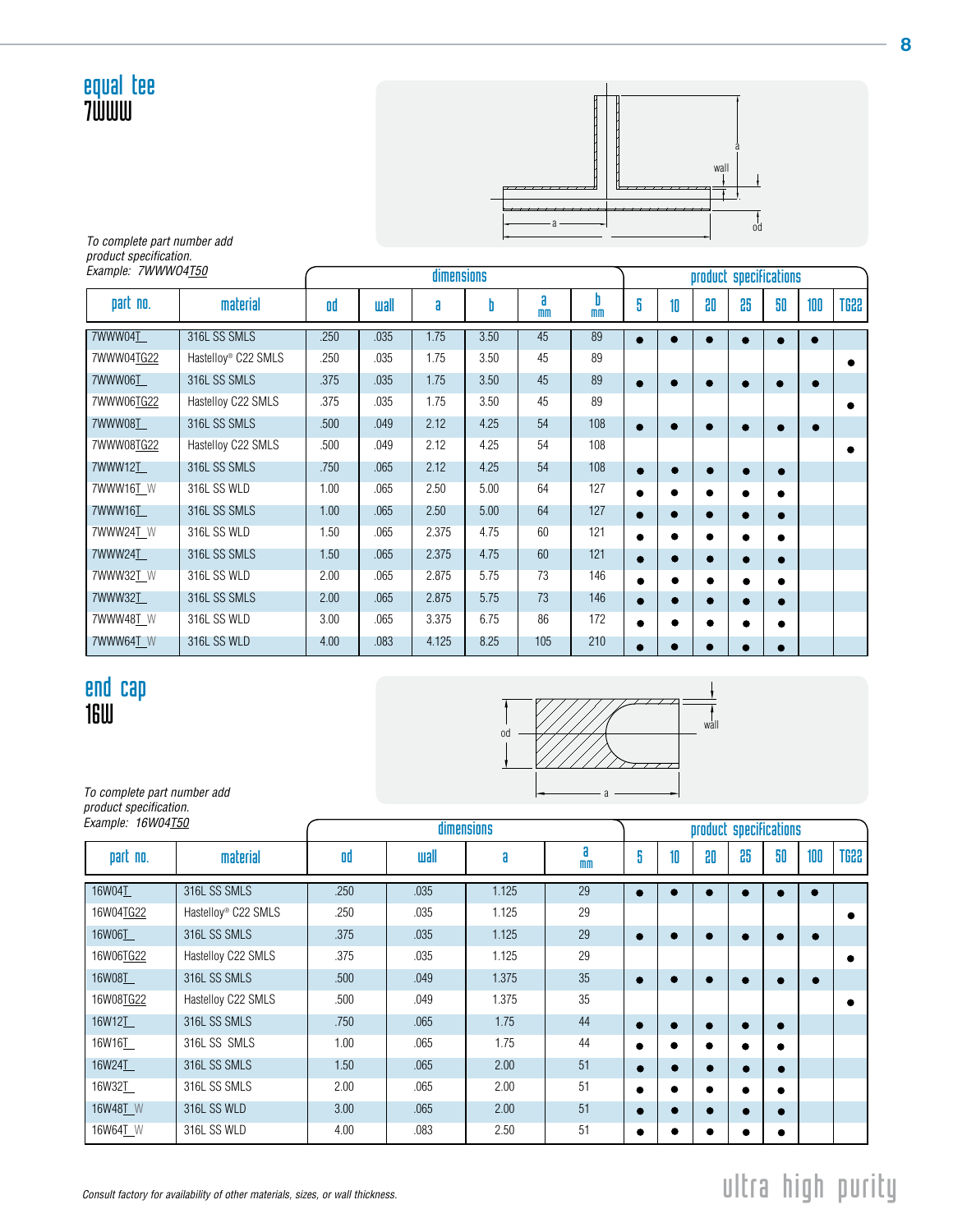coaxial 90° elbow X2WW



To complete part number add product specification. Example: X2WW0408T50

| Example: X2WW0408T50 |                                 |      |                        |      |                 | dimensions |      |      |     |                     |                |   |    |    | product specifications |    |     |      |
|----------------------|---------------------------------|------|------------------------|------|-----------------|------------|------|------|-----|---------------------|----------------|---|----|----|------------------------|----|-----|------|
| part no.             | process tube                    | ۵d   | <b>process</b><br>wall | ۵d   | contain<br>uall | a          |      |      | mm  | ш<br>m <sub>m</sub> | m <sub>m</sub> |   | 10 | 80 | 85                     | 50 | 100 | TG88 |
| X2WW0408T            | 316L SS SMLS                    | .250 | .035                   | .500 | .049            | 3.37       | 4.37 | .560 | 86  | 111                 | 14             |   |    |    |                        |    |     |      |
| X2WW0408TG22         | Hastellov <sup>®</sup> C22 SMLS | .250 | .035                   | .500 | .049            | 3.37       | 4.37 | .560 | 86  | 111                 | 14             |   |    |    |                        |    |     |      |
| X2WW0610T            | 316L SS SMLS                    | .375 | .035                   | .625 | .049            | 3.12       | 4.12 | .560 | 79  | 105                 | 14             | ۰ |    |    |                        |    |     |      |
| X2WW0610TG22         | Hastelloy C22 SMLS              | .375 | .035                   | .625 | .049            | 3.12       | 4.12 | .560 | 79  | 105                 | 14             |   |    |    |                        |    |     |      |
| X2WW0812T            | 316L SS SMLS                    | .500 | .049                   | .750 | .065            | 3.25       | 4.25 | .750 | 83  | 108                 | 19             | ۰ |    |    |                        |    |     |      |
| X2WW0812TG22         | Hastelloy C22 SMLS              | .500 | .049                   | .750 | .065            | 3.25       | 4.25 | .750 | 83  | 108                 | 19             |   |    |    |                        |    |     |      |
| X2WW1216T            | 316L SS SMLS                    | .750 | .065                   | 1.00 | 065             | 5.00       | 6.75 | 1.12 | 127 | 172                 | 28             | ۰ |    |    |                        |    |     |      |
| X2WW1620T            | 316L SS SMLS                    | 1.00 | .065                   | .25  | .065            | 5.37       | 7.12 | 1.50 | 136 | 181                 | 38             |   |    |    |                        |    |     |      |

#### coaxial 45° elbow **K3WW**



To complete part number add product specification.

| Example: X3WW0408T50 |                                 |      |                        |      |                 | dimensions |      |      |                     |                     |                |   |    | product specifications |    |    |     |      |
|----------------------|---------------------------------|------|------------------------|------|-----------------|------------|------|------|---------------------|---------------------|----------------|---|----|------------------------|----|----|-----|------|
| part no.             | process tube                    | 00   | <b>Drocess</b><br>wall | ۵đ   | contain<br>wall | a          |      |      | a<br>m <sub>m</sub> | ш<br>m <sub>m</sub> | m <sub>m</sub> | 5 | 10 | 80                     | 86 | 50 | 100 | TG22 |
| X3WW0408T            | 316L SS SMLS                    | .250 | .035                   | .500 | .049            | 3.00       | 4.00 | .560 | 76                  | 102                 | 14             |   |    |                        |    |    |     |      |
| X3WW0408TG22         | Hastellov <sup>®</sup> C22 SMLS | .250 | .035                   | .500 | .049            | 3.00       | 4.00 | .560 | 76                  | 102                 | 14             |   |    |                        |    |    |     |      |
| X3WW0610T            | 316L SS SMLS                    | .375 | .035                   | .625 | .049            | 2.87       | 3.87 | .560 | 73                  | 98                  | 14             | o | c  |                        |    |    |     |      |
| X3WW0610TG22         | Hastelloy C22 SMLS              | .375 | .035                   | .625 | .049            | 2.87       | 3.87 | .560 | 73                  | 98                  | 14             |   |    |                        |    |    |     |      |
| X3WW0812T            | 316L SS SMLS                    | .500 | .049                   | .750 | .065            | 2.87       | 3.87 | .750 | 73                  | 98                  | 19             | œ | œ  |                        |    |    |     |      |
| X3WW0812TG22         | Hastelloy C22 SMLS              | .500 | .049                   | 750  | .065            | 2.87       | 3.87 | .750 | 73                  | 98                  | 19             |   |    |                        |    |    |     |      |
| X3WW1216T            | 316L SS SMLS                    | .750 | .065                   | 1.00 | .065            | 4.37       | 6.12 | 1.12 | 111                 | 155                 | 28             | ۰ | ۰  |                        |    |    |     |      |
| X3WW1620T            | 316L SS SMLS                    | 1.00 | .065                   | 1.25 | .065            | 4.50       | 6.25 | 1.50 | 114                 | 159                 | 38             |   |    |                        |    |    |     |      |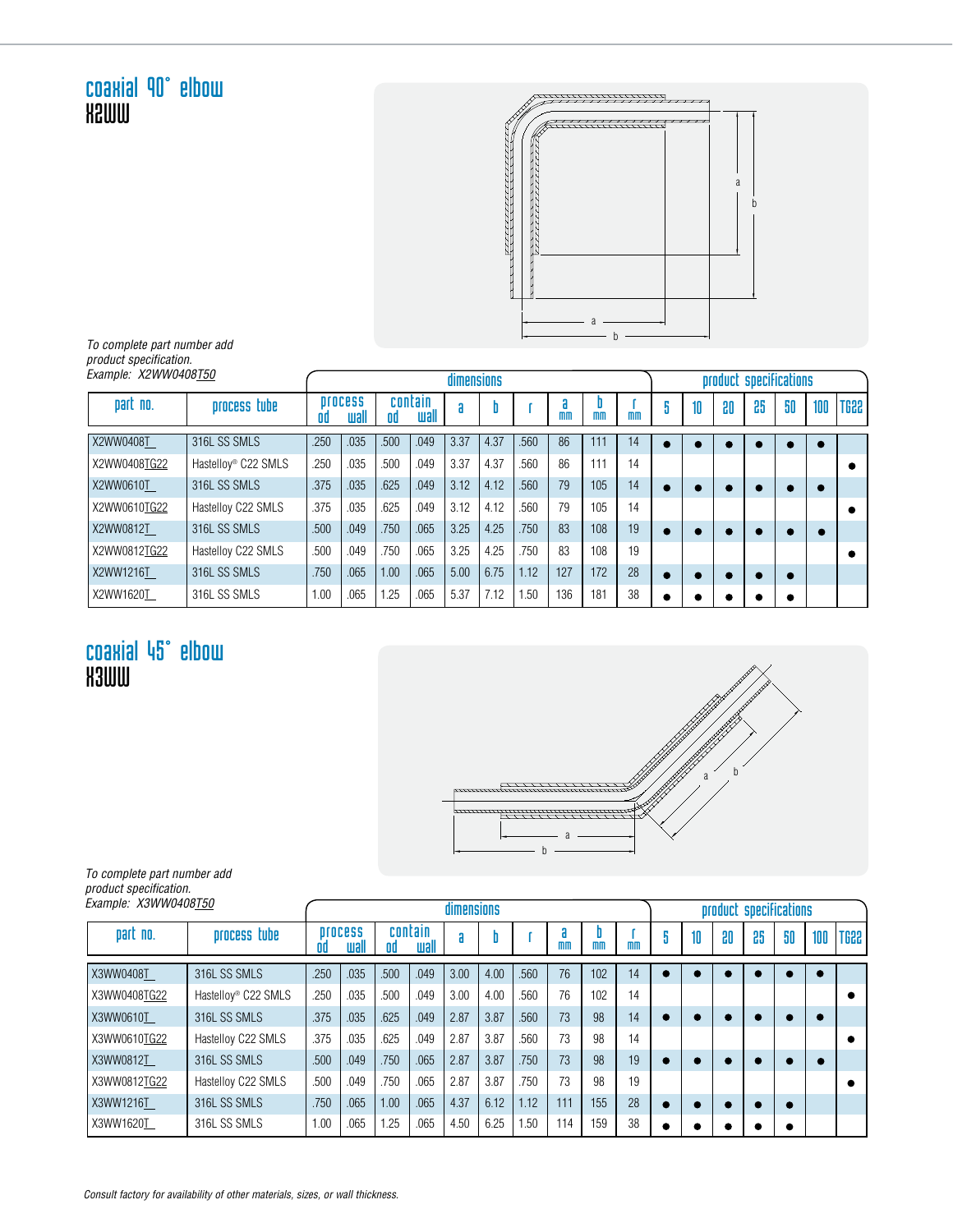#### coaxial sleeve coupling XSC



|     | <b>coaxial termination</b> |
|-----|----------------------------|
| KTM |                            |



|                |               |               | dimensions |     |
|----------------|---------------|---------------|------------|-----|
| part no.       | process tube  | contain<br>OQ |            | mm  |
| <b>XSC0408</b> | 316L SS SMLS  | .500          | 4.00       | 102 |
| XSC0610        | 316L SS SMLS  | .625          | 4.00       | 102 |
| <b>XSC0812</b> | 316L SS SMLS  | .750          | 4.00       | 102 |
| XSC1216        | 316L SS SMLS. | 1.00          | 4.00       | 102 |
| XSC1620        | 316L SS SMLS  | 1.25          | 4.00       | 102 |

|          |              | dimensions     |               |      |    |  |  |  |  |  |  |  |  |
|----------|--------------|----------------|---------------|------|----|--|--|--|--|--|--|--|--|
| part no. | process tube | <b>Drocess</b> | contain<br>ΩQ |      | mm |  |  |  |  |  |  |  |  |
| XTM0408  | 316L SS SMLS | .250           | .500          | 1.25 | 32 |  |  |  |  |  |  |  |  |
| XTM0610  | 316L SS SMLS | .375           | .625          | 1.25 | 32 |  |  |  |  |  |  |  |  |
| XTM0812  | 316L SS SMLS | .500           | .750          | 1.25 | 32 |  |  |  |  |  |  |  |  |
| XTM1216  | 316L SS SMLS | .750           | 1.00          | 2.00 | 51 |  |  |  |  |  |  |  |  |
| XTM1620  | 316L SS SMLS | 1.00           | 1.25          | 2.00 | 51 |  |  |  |  |  |  |  |  |

Consult factory for extended lengths.

#### coaxial starter piece **HSP**n



To complete part number add product specification.

| Example: XSP0408T50 |                                 |                              |      |                       |      | <b>dimensions</b> |      | product specifications |         |                     |                     |   |    |    |    |    |     |             |
|---------------------|---------------------------------|------------------------------|------|-----------------------|------|-------------------|------|------------------------|---------|---------------------|---------------------|---|----|----|----|----|-----|-------------|
| part no.            | process tube                    | <b>Drocess</b><br>wall<br>OO |      | contain<br>uall<br>۵d |      | a                 |      | n                      | a<br>mm | D<br>m <sub>m</sub> | ы<br>m <sub>m</sub> | 5 | 10 | 80 | 85 | 50 | 100 | <b>SSOT</b> |
| XSP0408T            | 316L SS SMLS                    | .250                         | .035 | .500                  | .049 | 2.87              | 3.87 | 2.12                   | 73      | 98                  | 54                  |   |    |    |    |    |     |             |
| XSP0408TG22         | Hastelloy <sup>®</sup> C22 SMLS | .250                         | .035 | .500                  | .049 | 2.87              | 3.87 | 2.12                   | 73      | 98                  | 54                  |   |    |    |    |    |     |             |
| <b>XSP0610T</b>     | 316L SS SMLS                    | .375                         | .035 | .625                  | .049 | 3.00              | 4.00 | 2.12                   | 76      | 102                 | 54                  |   |    | ۰  |    |    |     |             |
| XSP0610TG22         | Hastelloy C22 SMLS              | .375                         | .035 | .625                  | .049 | 3.00              | 4.00 | 2.12                   | 76      | 102                 | 54                  |   |    |    |    |    |     |             |
| <b>XSP0812T</b>     | 316L SS SMLS                    | .500                         | .049 | .750                  | .065 | 3.00              | 4.00 | 2.12                   | 76      | 102                 | 54                  |   |    | œ  |    |    |     |             |
| XSP0812TG22         | Hastelloy C22 SMLS              | .500                         | .049 | .750                  | .065 | 3.00              | 4.00 | 2.12                   | 76      | 102                 | 54                  |   |    |    |    |    |     |             |
| <b>XSP1216T</b>     | 316L SS SMLS                    | .750                         | .065 | 1.00                  | .065 | 4.62              | 5.62 | 2.12                   | 117     | 143                 | 54                  |   |    | ۰  |    |    |     |             |
| XSP1620T            | 316L SS SMLS                    | 1.00                         | .065 | 1.25                  | .065 | 4.75              | 5.75 | 2.50                   | 121     | 146                 | 64                  |   |    |    |    | ۰  |     |             |

#### 10

## $\Box$  Consult factory for availability of other materials, sizes, or wall thickness.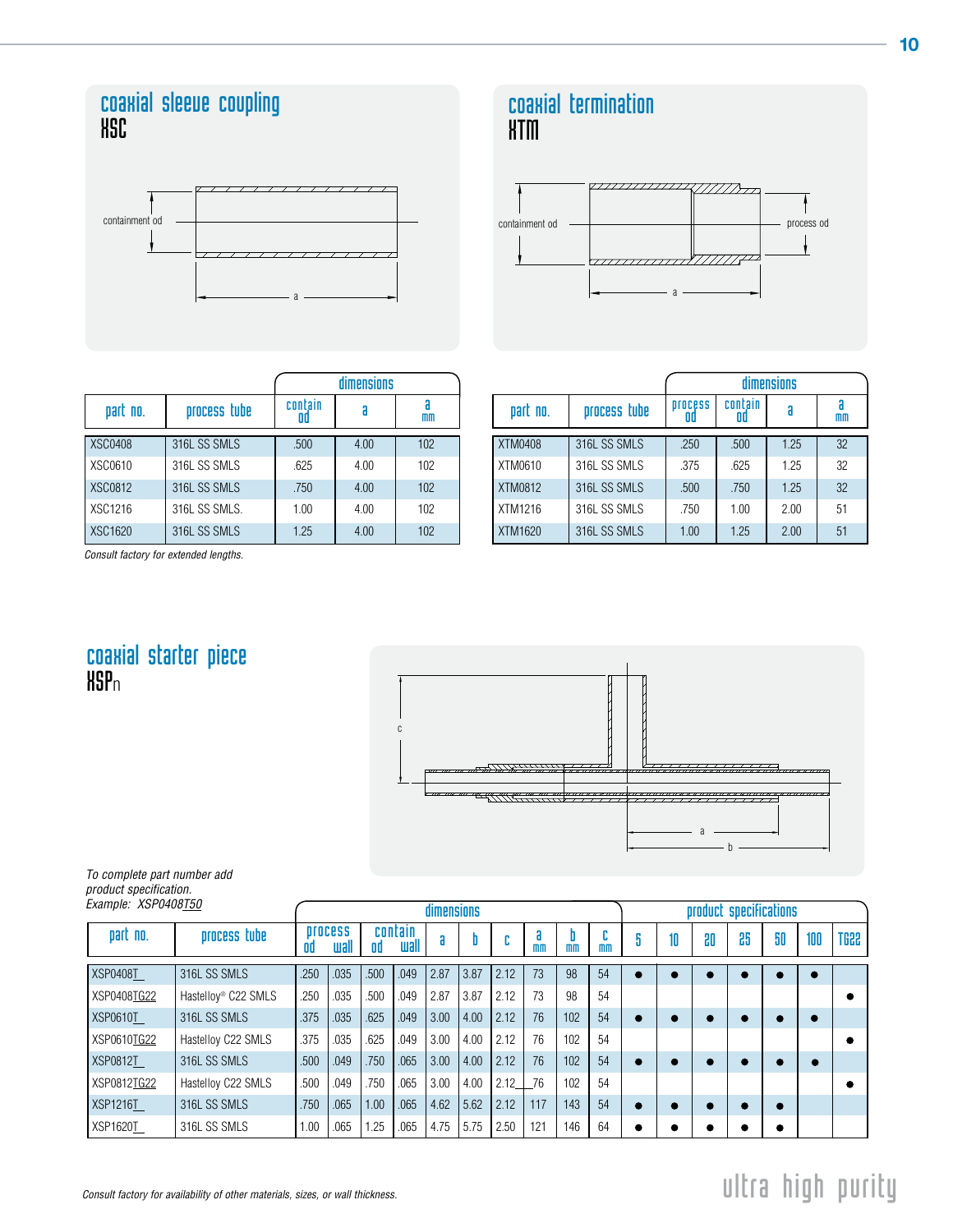#### coaxial equal tee b a ,,,,,,,,,,,,,, . . . . . . . . . . .  $\cdots$ ,,,,,,,,,,, a a b b

To complete part number add product specification.

**X7WWW** 

| Example: X7WWW0408T50 |                                 |      |                        |      | dimensions            |      | product specifications |                      |                |  |    |    |    |    |     |             |
|-----------------------|---------------------------------|------|------------------------|------|-----------------------|------|------------------------|----------------------|----------------|--|----|----|----|----|-----|-------------|
| part no.              | process tube                    | 00   | <b>DIDCESS</b><br>wall |      | contain<br>uall<br>۵d |      | П                      | ä.<br>m <sub>m</sub> | m <sub>m</sub> |  | 10 | 80 | 86 | 50 | 100 | <b>TG22</b> |
| X7WWW0408T            | 316L SS SMLS                    | .250 | .035                   | .500 | .049                  | 2.87 | 3.87                   | 73                   | 98             |  |    |    |    |    |     |             |
| X7WWW0408TG22         | Hastellov <sup>®</sup> C22 SMLS | .250 | .035                   | .500 | .049                  | 2.87 | 3.87                   | 73                   | 98             |  |    |    |    |    |     |             |
| X7WWW0610T            | 316L SS SMLS                    | .375 | .035                   | .625 | .049                  | 3.00 | 4.00                   | 76                   | 102            |  |    |    |    |    |     |             |
| X7WWW0610TG22         | Hastelloy C22 SMLS              | .375 | .035                   | .625 | .049                  | 3.00 | 4.00                   | 76                   | 102            |  |    |    |    |    |     |             |
| X7WWW0812T            | 316L SS SMLS                    | .500 | .049                   | .750 | .065                  | 3.00 | 4.00                   | 76                   | 102            |  |    |    |    |    |     |             |
| X7WWW0812TG22         | Hastelloy C22 SMLS              | .500 | .049                   | .750 | .065                  | 3.00 | 4.00                   | 76                   | 102            |  |    |    |    |    |     |             |
| X7WWW1216T            | 316L SS SMLS                    | .750 | .065                   | 1.00 | .065                  | 4.62 | 6.37                   | 117                  | 162            |  |    |    |    | 0  |     |             |
| X7WWW1620T            | 316L SS SMLS                    | 1.00 | .065                   | .25  | .065                  | 4.75 | 6.50                   | 121                  | 165            |  |    |    |    |    |     |             |





|                  |                      |                      | <b>dimensions</b> |                     |      |       |        |      |                     |                |                      |                |       |   |    | product specifications |    |    |     |      |  |  |  |  |
|------------------|----------------------|----------------------|-------------------|---------------------|------|-------|--------|------|---------------------|----------------|----------------------|----------------|-------|---|----|------------------------|----|----|-----|------|--|--|--|--|
| part no.         | process tube         | <b>Drocess</b><br>۵d | ۵d                | containment<br>uall | a    |       | n<br>ы | 0    | a<br>m <sub>m</sub> | m <sub>m</sub> | ь.<br>m <sub>m</sub> | m <sub>m</sub> | UCR®1 | 5 | 10 | 80                     | 85 | 50 | 100 | T688 |  |  |  |  |
| <b>XPT0408</b>   | 316L SS SMLS         | .250                 | .500              | .049                | 2.87 | 5.75  | .51    |      | 73                  | 146            | 38                   |                |       |   |    |                        |    |    |     |      |  |  |  |  |
| XPT0610          | 316L SS SMLS         | .375                 | .625              | .049                | 3.00 | 6.00  | .57    |      | 76                  | 152            | 40                   |                |       |   |    |                        |    |    |     |      |  |  |  |  |
| <b>XPT0812</b>   | 316L SS SMLS         | .500                 | .750              | .065                | 3.00 | 6.00  | 1.62   |      | 76                  | 152            | 41                   |                |       |   |    |                        |    |    |     |      |  |  |  |  |
| <b>XPT1216</b>   | 316L SS SMLS         | .750                 | 1.00              | .065                | 4.62 | 9.25  | 1.74   |      | 117                 | 235            | 44                   |                |       |   |    |                        |    |    |     |      |  |  |  |  |
| <b>XPT1620</b>   | <b>1316L SS SMLS</b> | 1.00                 | 1.25              | .065                | 4.75 | 9.50  | 1.87   |      | 121                 | 241            | 48                   |                |       |   |    |                        |    |    |     |      |  |  |  |  |
| XPTV0408T        | 316L SS SMLS         | .250                 | .500              | .049                | 2.87 | 7.75  | .51    | 3.87 | 73                  | 197            | 38                   | 98             | .250  |   |    |                        |    |    |     |      |  |  |  |  |
| <b>XPTV0610T</b> | 316L SS SMLS         | .375                 | .625              | .049                | 3.00 | 8.00  | 1.57   | 4.00 | 76                  | 203            | 40                   | 102            | .370  |   |    |                        |    |    |     |      |  |  |  |  |
| XPTV0812T        | 316L SS SMLS         | .500                 | .750              | .065                | 3.00 | 8.00  | 1.62   | 4.00 | 76                  | 203            | 41                   | 102            | .500  |   |    |                        |    |    |     |      |  |  |  |  |
| <b>XPTV1216T</b> | 316L SS SMLS         | .750                 | 1.00              | .065                | 4.62 | 12.75 | 1.74   | 6.37 | 117                 | 324            | 44                   | 162            | .750  |   |    |                        |    |    |     |      |  |  |  |  |
| XPTV1620T        | 316L SS SMLS         | 1.00                 | 1.25              | .065                | 4.75 | 13.00 | 1.87   | 6.50 | 121                 | 330            | 48                   | 165            | 0.001 |   |    |                        |    |    |     |      |  |  |  |  |

Consult factory for Hastelloy® process tube.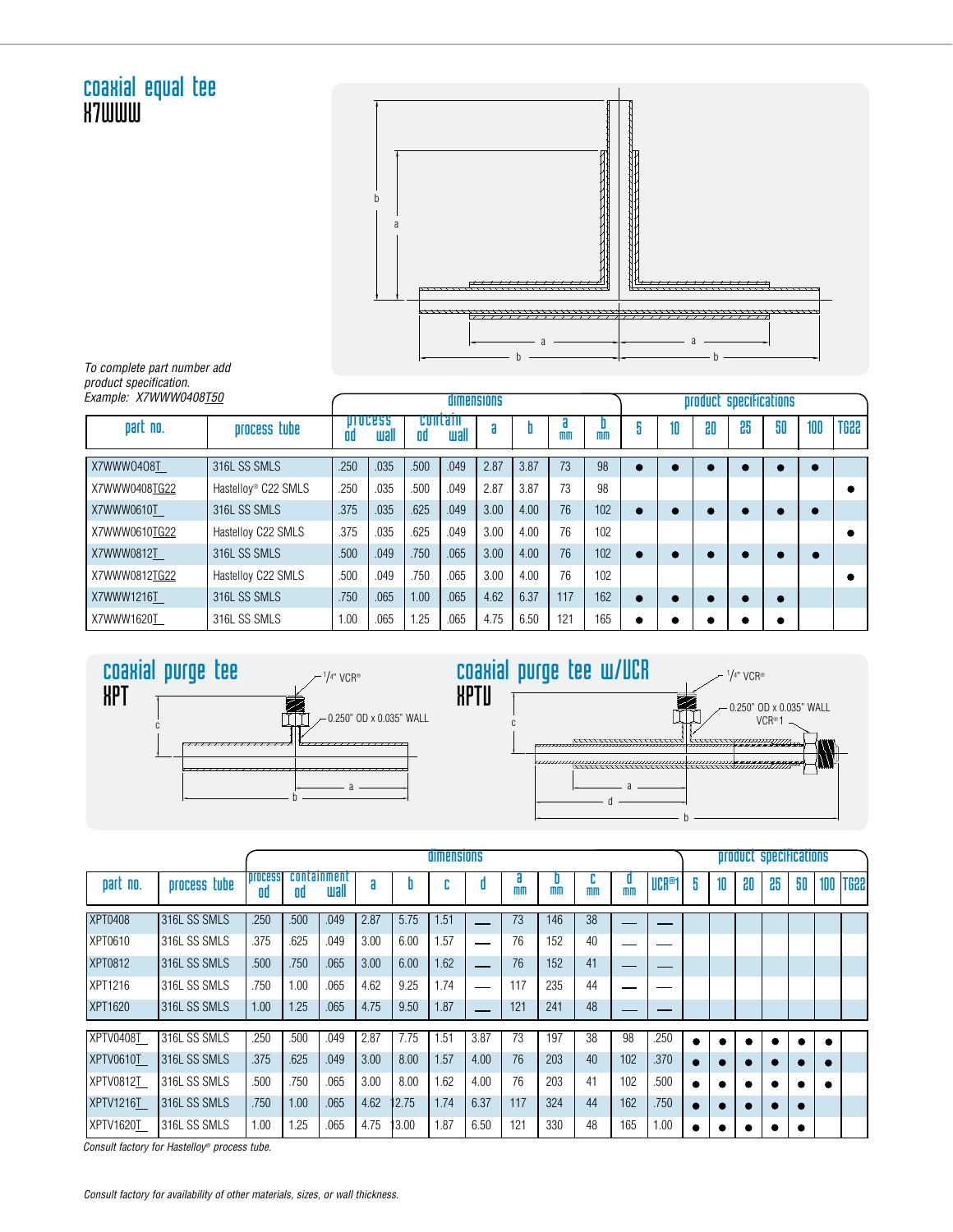#### coaxial reducing tee **X7RWWW**



To complete part number add product specification.

ſ

| product specification. |                                 | dimensions           |               |                      |               |      |      |      |      |                     |                     |                |                        |   |    |           |    |    |  |                 |  |
|------------------------|---------------------------------|----------------------|---------------|----------------------|---------------|------|------|------|------|---------------------|---------------------|----------------|------------------------|---|----|-----------|----|----|--|-----------------|--|
| Example: X7RWWW0604T50 |                                 | base leg             |               |                      | branch leg    |      |      |      |      |                     |                     |                | product specifications |   |    |           |    |    |  |                 |  |
| part no.               | process tube                    | <b>Drocess</b><br>0d | contain<br>0d | <b>Drocess</b><br>۵d | contain<br>۵d | a    |      |      | 0    | a<br>m <sub>m</sub> | D<br>m <sub>m</sub> | m <sub>m</sub> | 0<br>m <sub>m</sub>    | 5 | 10 | 80        | 25 | 50 |  | <b>100 TG22</b> |  |
| X7RWWW0604T            | 316L SS SMLS                    | .375                 | .625          | .250                 | .500          | 2.87 | 3.87 | 3.12 | 4.12 | 73                  | 98                  | 79             | 105                    |   |    | $\bullet$ |    |    |  |                 |  |
| X7RWWW0604TG22         | Hastelloy <sup>®</sup> C22 SMLS | .375                 | .625          | .250                 | .500          | 2.87 | 3.87 | 3.12 | 4.12 | 73                  | 98                  | 79             | 105                    |   |    |           |    |    |  |                 |  |
| X7RWWW0804T            | 316L SS SMLS                    | 500                  | .750          | .250                 | .500          | 2.87 | 3.87 | 3.12 | 4.12 | 73                  | 98                  | 79             | 105                    |   |    |           |    |    |  |                 |  |
| X7RWWW0804TG22         | Hastelloy C22 SMLS              | 500                  | .750          | .250                 | .500          | 2.87 | 3.87 | 3.12 | 4.12 | 73                  | 98                  | 79             | 105                    |   |    |           |    |    |  |                 |  |
| X7RWWW0806T            | 316L SS SMLS                    | 500                  | .750          | .375                 | .625          | 3.00 | 4.00 | 3.12 | 4.12 | 73                  | 102                 | 79             | 105                    |   |    |           |    |    |  |                 |  |
| X7RWWW0806TG22         | Hastelloy C22 SMLS              | 500                  | .750          | .375                 | .625          | 3.00 | 4.00 | 3.12 | 4.12 | 73                  | 102                 | 79             | 105                    |   |    |           |    |    |  |                 |  |
| X7RWWW1204T            | 316L SS SMLS                    | .750                 | 1.00          | .250                 | .500          | 4.37 | 6.12 | 3.25 | 4.25 | 111                 | 155                 | 83             | 108                    |   |    |           |    |    |  |                 |  |
| X7RWWW1206T            | 316L SS SMLS                    | .750                 | 1.00          | .375                 | .625          | 4.50 | 6.25 | 3.25 | 4.25 | 114                 | 159                 | 83             | 108                    |   |    |           |    |    |  |                 |  |
| X7RWWW1208T            | 316L SS SMLS                    | .750                 | 1.00          | .500                 | .750          | 4.50 | 6.25 | 3.25 | 4.25 | 114                 | 159                 | 83             | 108                    |   |    |           |    |    |  |                 |  |
| X7RWWW1604T            | 316L SS SMLS                    | 1.00                 | 1.25          | .250                 | .500          | 4.37 | 6.12 | 3.37 | 4.37 | 111                 | 155                 | 86             | 111                    |   |    |           |    |    |  |                 |  |
| X7RWWW1606T            | 316L SS SMLS                    | 1.00                 | 1.25          | .375                 | .625          | 4.50 | 6.25 | 3.37 | 4.37 | 114                 | 159                 | 86             | 111                    |   |    |           |    |    |  |                 |  |
| X7RWWW1608T            | 316L SS SMLS                    | 1.00                 | 1.25          | 500                  | .750          | 4.50 | 6.25 | 3.37 | 4.37 | 114                 | 159                 | 86             | 111                    |   |    |           |    |    |  |                 |  |
| X7RWWW1612T            | 316L SS SMLS                    | 1.00                 | 1.25          | .750                 | 1.00          | 4.62 | 6.37 | 4.87 | 6.62 | 117                 | 162                 | 124            | 168                    |   |    |           |    |    |  |                 |  |

® Hastelloy is a registered trademark of Haynes International.

® VCR is a registered trademark of Swagelok Company.

### $\Box$  Consult factory for availability of other materials, sizes, or wall thickness.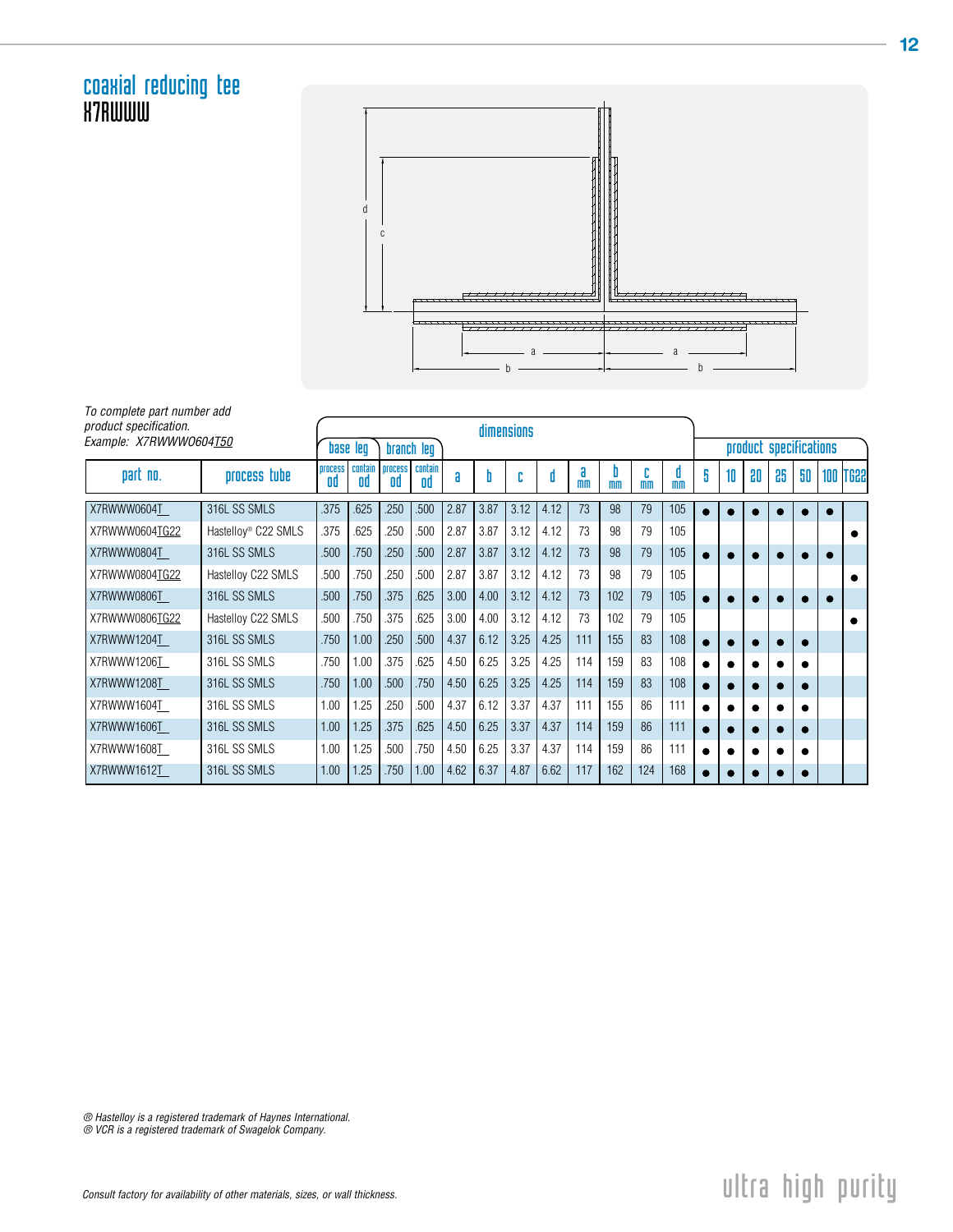# product specifications

#### $\circ$  tech CM

- High quality seamless and welded 316L SS tubing.
- Thermocouple cleaned and capped per ASTM 632 supplement S3.
- Purged with filtered nitrogen, capped and bulk bagged in heat sealed polyethylene.
- Used for instrumentation, clean dry air, and other gas systems requiring cleaned high purity tubing.

#### $\circ$  tech 5

- Surface roughness of 40 uin / 1.0 µm Ra.
- High quality seamless and welded 316L SS tubing.
- Thermocouple cleaned and capped per ASTM 632 supplement S3.
- Purged with filtered nitrogen, capped and bulk bagged in heat sealed polyethylene.
- Used for instrumentation, clean dry air, and other gas systems requiring cleaned high purity tubing.



- Average surface roughness of 25 µin / 0.63 µm Ra.
- High quality ASTM 269 and
- ASTM 270 316L SS tubing.
- Controlled sulfur for consistent weldability.
- Exceeds CFOS CGA G4.1 cleaning.
- Fully passivated with nitric acid.

• Rinsed with DI water, purged with filtered nitrogen, capped and individually bagged in heat sealed polyethylene.

- Used for analyzer sample
- lines,  $0<sub>2</sub>$  piping (CFOS), medical gas distribution and vent lines.
- Cleaned to ASTM G93-96 Level A.

#### $\circ$  tech 20

- Chemically polished with an average surface roughness of 15 µin / 0.20 µm Ra.
- High quality ASTM 269 and
- ASTM 270 316L SS tubing.
- Low particulate cleaning. Final cleaning and packaging
- performed in a cleanroom. DI water final rinse, purged

with filtered nitrogen until dry, capped and individually bagged in heat sealed polyethylene.

• Used for general high purity systems, such as high grade analyzer lines, compressed dry air, argon, nitrogen and other inert bulk gas services.

• Cleaned to ASTM G93-96 Level A.

#### $\bullet$  tech  $25$

- Electropolished to 10 Ra Max / 0.20 µm Ra.
- 316L SS tubing meets ASTM specifications for consistent physical, dimensional and chemical composition.
- Controlled sulfur content to insure consistent weldability and reduced non-metallic inclusions.
- Final cleaning and packaging performed in a Class 10 cleanroom.
- 0.1 µ filtered 60°C DI water rinse.
- $\bullet$  0.005 µ filtered 120 $^{\circ}$ C Nitrogen dried.
- Ends are sealed by pressing LDPE caps over polyamide
- nylon film. • Individually double bagged in heat sealed polyethylene.
- Used in ultra high purity gas, chemical distribution, and

WFI systems.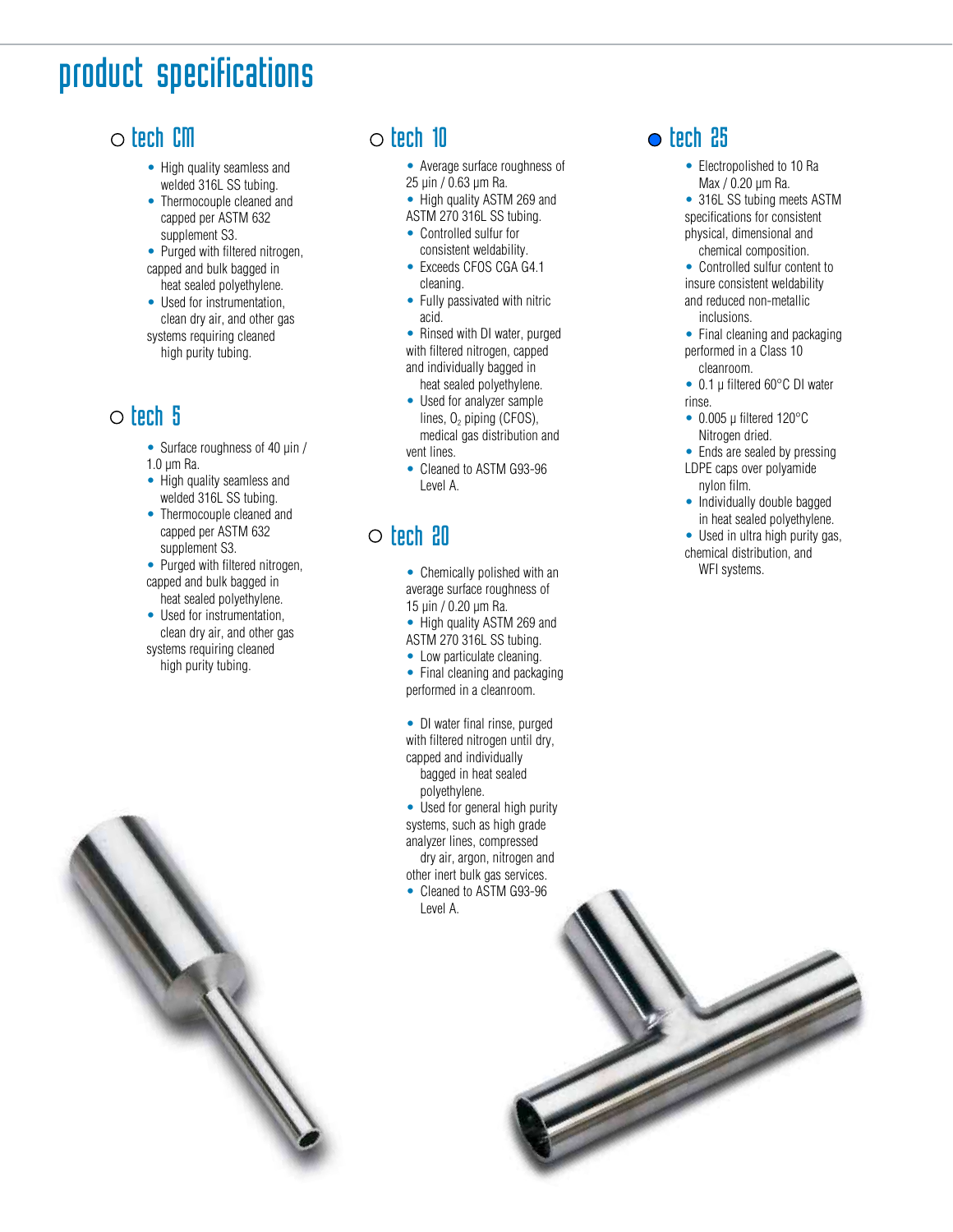#### $\bullet$  tech 50

• Electropolished with an average surface roughness of

7 µin / 0.18 µm Ra.

- 316L SS tubing meets ASTM specifications for consistent physical, dimensional and chemical composition.
- Restricted sulfur content insures consistent weldability and low non-metallic inclusions.
- Final cleaning and packaging performed in a Class 10 cleanroom.
- 0.1 µ filtered 18 Megohm 60°C DI water rinse until effluent surpasses 17.5 Megohm.
- Dried with 0.005 µ filtered 120°C Nitrogen.
- Ends are sealed by pressing
- LDPE caps over polyamide nylon film.
- Individually double bagged in heat sealed polyethylene.
- Subjected to numerous quality verification tests including: particle and moisture analysis, SEM, ESCA and Auger.
- Used for ultra high purity gas distribution systems.

#### $\bullet$  tech 100

- Electropolished to
- 5 µin / 0.13 µm Ra or 10 µin / 0.25 µm Ra surface roughness.
- Produced from secondary remelt 316L SS VAR tubing
- exceeding ASTM specifications for consistent physical, dimensional and chemical composition.
- Vacuum arc remelt (VAR) material reduces impurities in the stainless steel making it more corrosion resistant and pure than standard 316L SS.
- Restricted sulfur content insures consistent weldability and low non-metallic inclusions.
- Final cleaning and packaging performed in a Class 10 cleanroom.
- 0.1 µ filtered 18 Megohm 60°C DI water rinse until effluent surpasses 17.5 Megohm.
- Dried with 0.005 µ filtered 120°C Nitrogen.
- Ends are sealed by pressing LDPE caps over polyamide
- nylon film.
- Individually double bagged in heat sealed polyethylene.
- Subjected to numerous quality verification tests including:
- particle and moisture analysis, SEM, ESCA and Auger.
- Used for ultra high purity specialty gas distribution systems.

#### $\Omega$  TG22

- Hastelloy<sup>®</sup>  $C22 a$  nickel chromium alloy is extremely resistant to pitting and crevice corrosion.
- Surface roughness of 20 µin / 0.5 µm Ra.
- Chemically polished and passivated in nitric acid bath followed by a DI water rinse.
- Final cleaning and packaging performed in a Class 10 cleanroom.
- Rinsed with 0.1  $\mu$  filtered 18 Megohm 60°C DI water.
- Dried with 0.005 µ filtered 120°C Nitrogen.
- Ends are sealed by pressing LDPE caps over polyamide nylon film.
- Individually double bagged in heat sealed polyethylene.
- Verified quality by particle and moisture testing.
- Used for high purity distribution of highly corrosive gasses.



## ultra high purity